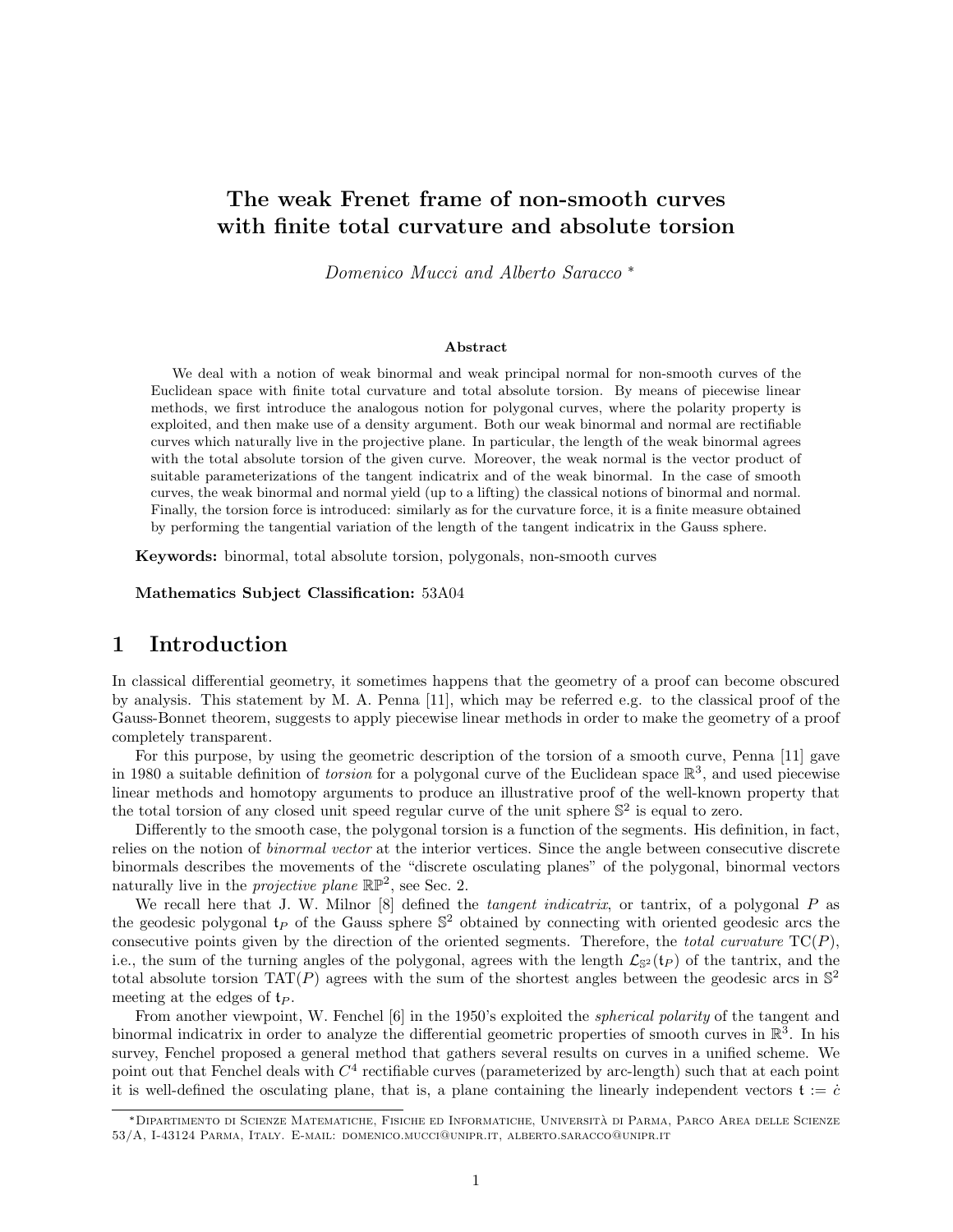and  $\ddot{c}$ , such that its suitably oriented normal unit vector  $\mathfrak{b}$ , the binormal vector, is of class  $C^2$ , and the two vectors  $\dot{\mathbf{t}}$  and  $\dot{\mathbf{b}}$  never vanish simultaneously. He then defines the principal normal by the vector product

$$
\mathfrak{n} := \mathfrak{b} \times \mathfrak{t} \,. \tag{1.1}
$$

Since the derivatives of t and b are perpendicular to both t and b, the curvature k and torsion  $\tau$  are well-defined through the formulas:

$$
\dot{\mathfrak{t}} = \mathbf{k}\,\mathfrak{n}\,,\qquad \dot{\mathfrak{b}} = -\boldsymbol{\tau}\,\mathfrak{n}\,.
$$

As a consequence, one has

 $\dot{\mathfrak{n}} = -\mathbf{k} \, \mathfrak{t} + \boldsymbol{\tau} \, \mathfrak{b}$ 

and hence the Frenet-Serret formulas hold true, but Fenchel allows both curvature and torsion to be zero or negative. Related arguments have been treated in [2, 4, 5, 7, 14].

CONTENT OF THE PAPER. We deal with curves in the Euclidean space  $\mathbb{R}^3$  with finite total curvature and total absolute torsion. We address to J. M. Sullivan [13] for the analysis of curves with finite total curvature, and also to our paper [10] for the BV-properties of the unit normal of planar curves.

By melting together the approaches by Penna and Fenchel previously described, in this paper we firstly define the *binormal indicatrix*  $\mathfrak{b}_P$  of a polygonal P in  $\mathbb{R}^3$  as the arc-length parameterization  $\mathfrak{b}_P$  of the polar in  $\mathbb{RP}^2$  of the tangent indicatrix  $t_P$ , see Definition 2.8 and Figure 1. Therefore, the total absolute torsion  $TAT(P)$  of P is equal to the length of the curve  $\mathfrak{b}_P$ . We remark that a similar definition has been introduced by T. F. Banchoff in his paper [2] on space polygons.

However, differently from what happens for the length and the total curvature, the monotonicity formula fails to hold. More precisely, if P' is a polygonal inscribed in P, by the triangular inequality we have  $\mathcal{L}(P') \leq$  $\mathcal{L}(P)$  and  $TC(P') \le TC(P)$ , compare e.g. [13, Cor. 2.2], but it may happen that  $TAT(P') > TAT(P)$ , see Example 2.10.

For that reason, the *total absolute torsion*  $TAT(c)$  of a curve c in  $\mathbb{R}^3$  is defined by following the approach due to Alexandrov-Reshetnyak [1], that involves the notion of modulus  $\mu_c(P)$  of a polygonal P inscribed in  $c, \text{see } (3.1).$ 

As a consequence, by means of a density argument, a good notion of weak binormal indicatrix  $\mathfrak{b}_c$  for a non-smooth curve with finite total curvature and absolute torsion is obtained in our first main result, Theorem 4.1. In fact, we infer that for any sequence  $\{P_h\}$  of inscribed polygonals with  $\mu_c(P_h) \to 0$ , one has  $TAT(P_h) \rightarrow TAT(c)$ , see Proposition 3.1, and hence that the weak binormal  $\mathfrak{b}_c$  only depends on the curve c.

For smooth curves, the total absolute torsion, which agrees with the length in the Gauss sphere of the smooth binormal curve  $\mathfrak b$ , actually agrees with the total geodesic curvature of the smooth tantrix  $\mathfrak t$  in  $\mathbb S^2$ .

In fact, on account of the density result from [11, Prop. 4], by Proposition 3.1 one readily obtains that

$$
\text{TAT}(c) = \int_c |\boldsymbol{\tau}| \, ds \tag{1.2}
$$

where  $\tau(s)$  is the torsion of the smooth curve c. This property is checked in Example 3.4, referring to a helicoidal curve, where we exploit piecewise linear methods in the computation.

In Theorem 4.1, we show the existence of a curve  $\mathfrak{b}_c$  of  $\mathbb{RP}^2$ , parameterized by arc-length, whose length is equal to the total absolute torsion:

$$
\mathcal{L}_{\mathbb{R}\mathbb{P}^2}(\mathfrak{b}_c) = \text{TAT}(c). \tag{1.3}
$$

The hypothesis  $TC(c) < \infty$  in Theorem 4.1 may sound a bit unnatural, and actually a technical point, since it allows us to prove that  $\mathfrak{b}_c$  has constant velocity one, so that (1.3) holds true.

To this purpose, we recall that the definition of *complete torsion*  $CT(P)$  of polygonals P given by Alexandrov-Reshetnyak [1], who essentially take the distance in  $\mathbb{S}^2$  between consecutive discrete binormals, implies that planar polygonals may have positive torsion at "inflections points". Defining the complete torsion  $CT(c)$  of curves c in  $\mathbb{R}^3$  as the supremum of the complete torsion of the inscribed polygonals, they obtain in [1, p. 244] that any curve with finite complete torsion and with no points of return must have finite total curvature.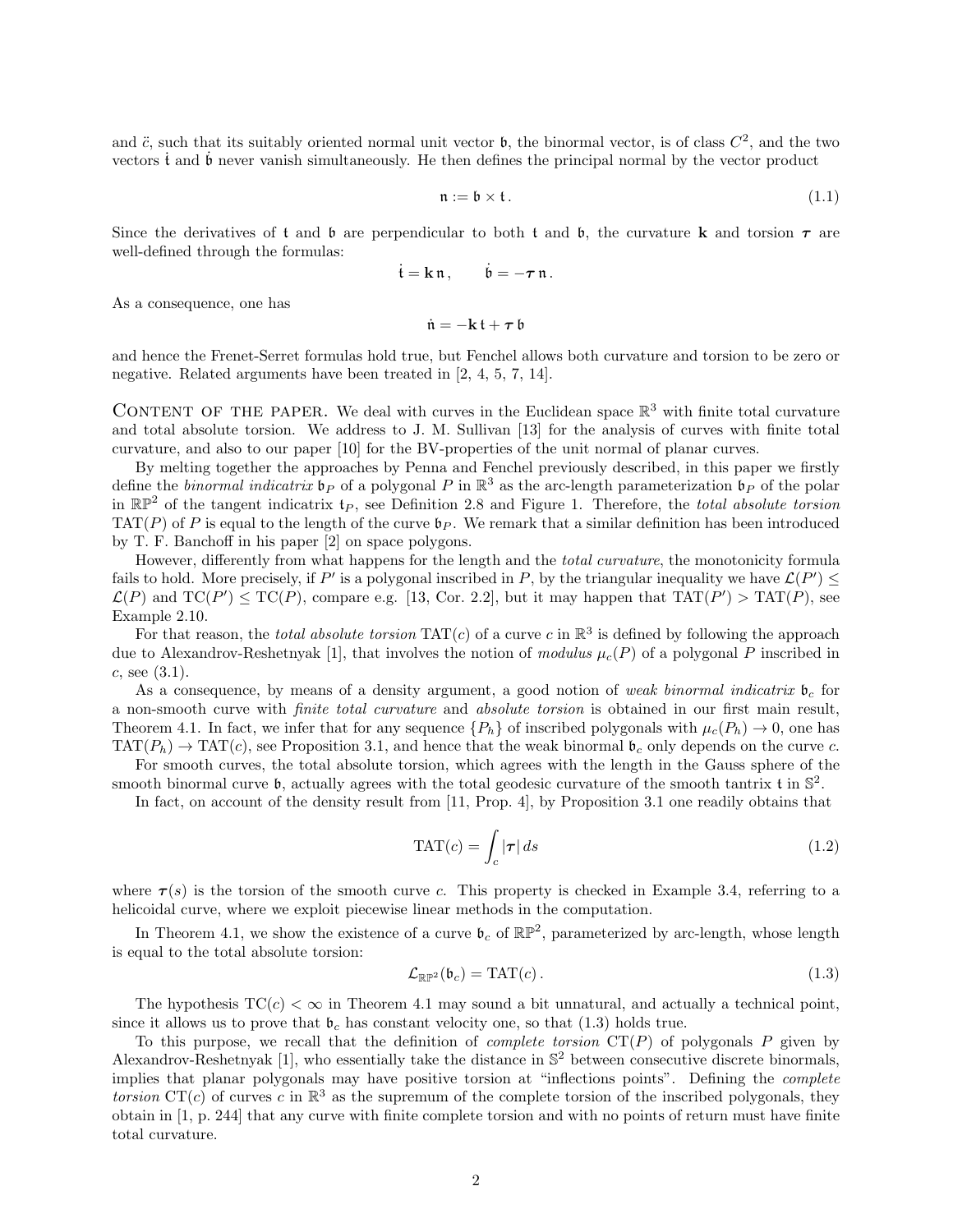With our definition of torsion, the above implication clearly fails to hold, see Remark 3.3. On the other hand, equality (1.2) is violated if one considers the complete torsion from [1], since for a smooth planar curve with inflection points, one has  $CT(c) > 0$ .

We finally notice that a curve with finite total curvature and total absolute torsion may have infinite complete torsion in the sense of [1]: just take a smooth planar curve with a countable set of inflection points.

In Theorem 4.3, we show that for smooth curves whose torsion  $\tau$  (almost) never vanishes, the weak binormal  $\mathfrak{b}_c$  obtained in Theorem 4.1, when lifted to  $\mathbb{S}^2$ , agrees with the arc-length parameterization of the smooth binormal b.

Similar features concerning the tantrix are collected in Propositions 4.5 and 4.7. Our curve  $t_c$  satisfies  $\mathcal{L}_{\mathbb{S}^2}(\mathfrak{t}_c) = \text{TC}(c)$  and hence it is strictly related with the *complete tangent indicatrix* in the sense of Alexandrov-Reshetnyak [1].

Now, when looking for a possible weak notion of principal normal, a drawback appears. In fact, in Penna's approach [11], the curvature of an open polygonal P is a non-negative measure  $\mu_P$  concentrated at the interior vertices, whereas the torsion is a signed measure  $\nu_P$  concentrated at the interior segments, see Remark 2.5. Since these two measures are mutually singular, in principle there is no way to extend Fenchel's formula (1.1) in order to define the principal normal.

To overcome this problem, in Sec. 5 we proceed as follows. Firstly, we choose two suitable curves  $\widetilde{\mathfrak{t}}_P, \widetilde{\mathfrak{b}}_P : [0, C + T] \to \mathbb{RP}^2$ , where  $C = \mathrm{TC}(P)$  and  $T = \mathrm{TAT}(P)$ , that on one side inherit the properties of the tangent and binormal indicatrix  $\mathfrak{t}_P$  and  $\mathfrak{b}_P$ , respectively, and on the other side take account of the order in which curvature and torsion are defined along P. More precisely, one of the two curves is constant when the other one parameterizes a geodesic arc, whose length is equal to the curvature or to the (absolute value of the) torsion at one vertex or segment of  $P$ , respectively. As in Fenchel's approach, by exploiting the polarity of the curves  $\tilde{\mathfrak{t}}_P$  and  $\mathfrak{b}_P$ , the weak normal of the polygonal is well-defined by the inner product

$$
\mathfrak{n}_P(s) := \widetilde{\mathfrak{b}}_P(s) \times \widetilde{\mathfrak{t}}_P(s) \in \mathbb{RP}^2, \qquad s \in [0, T + C]
$$

compare Remark 5.1 and Figure 2. Notice that by our Definition 5.2 we have:

$$
\mathcal{L}_{\mathbb{RP}^2}(\mathfrak{n}_P) = \mathrm{TC}(P) + \mathrm{TAT}(P).
$$

As a consequence, in our second main result, Theorem 5.5, using again an approximation procedure, the weak principal normal of a curve c with finite total curvature and finite complete torsion is well-defined as a rectifiable curve  $\mathfrak{n}_c$  in  $\mathbb{RP}^2$ . We recall that condition  $CT(c) < \infty$  is stronger than the more natural assumption  $TAT(c) < \infty$ . It turns out that the product formula (1.1) continues to hold in a suitable sense, and we also have:

$$
\mathcal{L}_{\mathbb{RP}^2}(\mathfrak{n}_c) = \mathrm{TC}(c) + \mathrm{TAT}(c).
$$

In particular, for smooth curves whose curvature (almost) never vanishes, the principal normal  $\mathfrak n$  agrees with a lifting of a suitable parameterization of the weak normal  $\mathfrak{n}_c$ . More precisely, in Proposition 5.7 we obtain that

$$
[\mathfrak{n}(s(t))] = \mathfrak{n}_c(t) \in \mathbb{RP}^2 \qquad \forall \, t \in [0, \mathrm{TC}(c) + \mathrm{TAT}(c)]
$$

where  $s(t)$  is the inverse of the increasing and bijective function

$$
t(s) := \int_0^s (\mathbf{k}(\lambda) + |\boldsymbol{\tau}(\lambda)|) d\lambda, \qquad s \in [0, \mathcal{L}(c)].
$$

In Sec. 6, we make use of an analytical approach in order to define the binormal and principal normal of smooth regular curves with inflection points. In fact, if  $|\dot{c}(s_0)| = 1$  but  $\ddot{c}(s_0) = 0_{\mathbb{R}^3}$ , the first non-zero higher order derivative  $c^{(n)}(s_0)$  of c at  $s_0$  satisfies  $\dot{c}(s_0) \perp c^{(n)}(s_0)$  and hence it plays a role in the definition of the binormal. Therefore, following Fenchel [6] in order to define the normal as in (1.1), in Proposition 6.1 we get:

$$
\mathfrak{t}(s_0) = \dot{c}(s_0), \quad \mathfrak{b}(s_0) = \frac{\dot{c}(s_0) \times c^{(n)}(s_0)}{\|\dot{c}^{(n)}(s_0)\|}, \quad \mathfrak{n}(s_0) = \frac{c^{(n)}(s_0)}{\|c^{(n)}(s_0)\|}.
$$

In general, the binormal and the normal fail to be continuous at inflection points, see Example 6.3. However, according to Proposition 6.1, it turns out that they are both continuous when seen as functions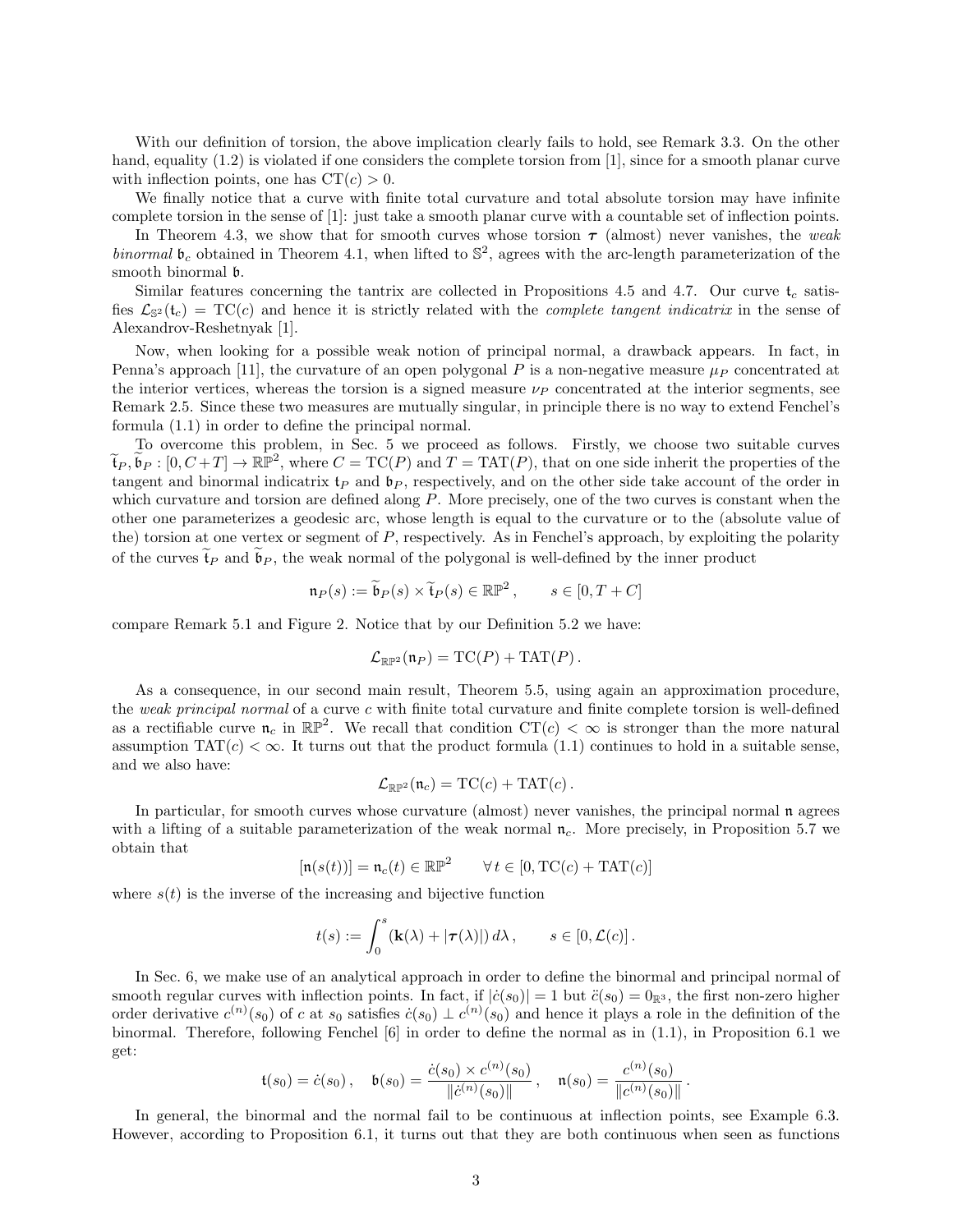in  $\mathbb{RP}^2$ . This feature confirms that the natural ambient of definition for both the binormal and principal normal is indeed the projective plane  $\mathbb{RP}^2$ .

Finally, in Sec. 7, we define a measure  $\mathcal{T}$ , that we call torsion force, that is obtained by performing the tangential variation of the length of the tangent indicatrix  $t_c$  that we have built up in Proposition 4.5. Our torsion force may be compared with the *curvature force* K introduced in [3], that comes into the play by computing the first variation of the length of curves with finite total curvature. In fact, in the smooth case we have:

$$
\mathcal{K} = \mathbf{k} \, \mathfrak{n} \, d\mathcal{L}^1 \,, \qquad \mathcal{T} = k_\# \big( \boldsymbol{\tau} \, \mathfrak{b} \, d\mathcal{L}^1 \big)
$$

where in the second formula we have set  $k(s) := \int_0^s \mathbf{k}(\lambda) d\lambda$ , the primitive of the curvature of the curve.

In general, the curvature force K is a finite measure when the curve c has finite total curvature  $TC(c)$ , i.e., when the tantrix  $t = \dot{c}$  is a function of bounded variation. The torsion force  $\mathcal{T}$ , instead, is a finite measure when the arc-length derivative of the tantrix  $t_c$  from Proposition 4.5 is a function with bounded variation. We shall see that this condition is satisfied if the curve c has finite complete torsion  $CT(c)$  in the sense of Alexandrov-Reshetnyak [1].

# 2 Weak binormal and total torsion of polygonals

In this section, we introduce a weak notion of binormal indicatrix  $\mathfrak{b}_P$  for a polygonal P in  $\mathbb{R}^3$ , Definition 2.8. It is a rectifiable curve in the projective plane  $\mathbb{RP}^2$  whose length is equal to the *total absolute torsion* of P.

Let P be a polygonal curve in  $\mathbb{R}^3$  with consecutive vertices  $v_i$ ,  $i = 0, \ldots, n$ , where  $n \geq 3$  and P is not closed, i.e.,  $v_0 \neq v_n$ . Without loss of generality, we assume that every oriented segment  $\sigma_i := [v_{i-1}, v_i]$  has positive length  $\mathcal{L}(\sigma_i) := ||v_i - v_{i-1}||$ , for  $i = 1, ..., n$ , and that two consecutive segments are never aligned, i.e., the vector product  $\sigma_i \times \sigma_{i+1} \neq 0_{\mathbb{R}^3}$  for each  $i = 1, \ldots, n-1$ .

**Remark 2.1** If  $\sigma_i \times \sigma_{i+1} = 0$ <sub>R</sub><sup>3</sup>, we replace  $\sigma_{i+1}$  with the oriented segment  $[v_i, v_{j+1}]$ , where j is the first index greater than i such that  $\sigma_j \times \sigma_{j+1} \neq 0_{\mathbb{R}^3}$ . If  $\sigma_j \times \sigma_{j+1} = 0_{\mathbb{R}^3}$  for each  $j > i$ , we set  $b_i = b_{i-1}$  in definition (2.1) below.

BINORMAL VECTORS AND TORSION. In the definition by Penna [11], the *discrete unit binormal* is the unit vector given at each interior vertex  $v_i$  of  $P$  by the formula:

$$
b_i := \frac{\sigma_i \times \sigma_{i+1}}{\|\sigma_i \times \sigma_{i+1}\|}, \qquad i = 1, \dots, n-1.
$$
\n
$$
(2.1)
$$

The torsion of P is a function  $\tau(\sigma_i)$  of the interior oriented segments  $\sigma_i$  defined as follows. Let  $i = 2, \ldots, n-1$ . If the three segments  $\sigma_{i-1}, \sigma_i, \sigma_{i+1}$  are coplanar, i.e., if the vector product  $b_{i-1} \times b_i = 0$ <sub>R</sub><sup>3</sup>, one sets  $\tau(\sigma_i) = 0$ . Otherwise, one sets

$$
\boldsymbol{\tau}(\sigma_i) := \frac{\theta_i}{\mathcal{L}(\sigma_i)}
$$

where  $\theta_i$  denotes the angle between  $-\pi/2$  and  $\pi/2$  whose magnitude is the undirected angle between the binormals  $b_{i-1}$  and  $b_i$ , and whose sign is equal to the sign of the scalar product between the linearly independent vectors  $b_{i-1} \times b_i$  and  $\sigma_i$ . Penna then defined the total torsion of P through the sum:

$$
\sum_{i=2}^{n-1} \tau(\sigma_i) \cdot \mathcal{L}(\sigma_i) = \sum_{i=2}^{n-1} \theta_i.
$$

In a similar way, we define the *total absolute torsion* of P by:

$$
\text{TAT}(P) := \sum_{i=2}^{n-1} |\boldsymbol{\tau}(\sigma_i)| \cdot \mathcal{L}(\sigma_i) = \sum_{i=2}^{n-1} |\theta_i|.
$$

Remark 2.2 In the above definitions, one considers angles between unoriented osculating planes. In fact, it may happen that the planes span  $(\sigma_{i-1}, \sigma_i)$  and span  $(\sigma_i, \sigma_{i+1})$  are almost parallel, but the directed angle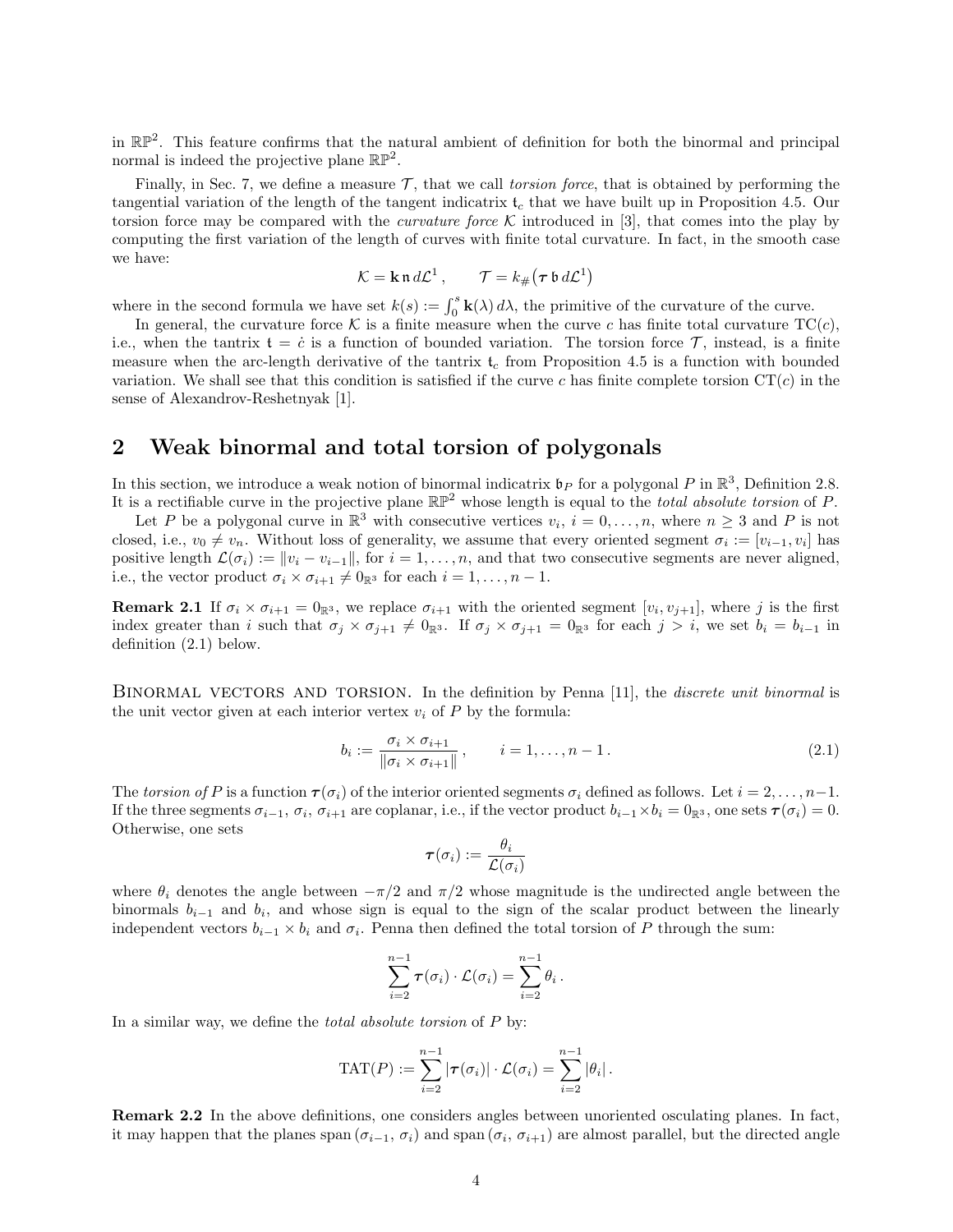between the binormal vectors  $b_i$  and  $b_{i+1}$  is equal to  $\pi - \varepsilon$  for some small  $\varepsilon > 0$ . However, one gets  $|\theta_i| = \varepsilon$ . In facts, denoting by • the scalar product, in general one obtains

$$
|\theta_i| = \min\{\arccos(b_{i-1} \bullet b_i), \arccos(-b_{i-1} \bullet b_i)\} \in [0, \pi/2]. \tag{2.2}
$$

AN EQUIVALENT DEFINITION. In the classical approach by  $[1, 8]$ , one considers the tangent indicatrix of P, i.e., the polygonal  $t_P$  in the Gauss sphere  $\mathbb{S}^2$  obtained by letting  $t_i := \sigma_i/\mathcal{L}(\sigma_i) \in \mathbb{S}^2$ , for  $i = 1, \ldots, n$ , and connecting with oriented geodesic arcs  $\gamma_i$  the consecutive points  $t_i$  and  $t_{i+1}$ , for  $i = 1, \ldots, n-1$ . Therefore, one has  $\mathcal{L}(\gamma_i) = d_{\mathbb{S}^2}(t_i, t_{i+1}),$  where  $d_{\mathbb{S}^2}$  denotes the geodesic distance on  $\mathbb{S}^2$ .

**Remark 2.3** The total curvature  $TC(P)$  of P is the sum of the turning angles  $\alpha_i$  at the interior vertices of P, compare e.g. [13], and it is therefore equal to the length of  $t_P$ , i.e.,

$$
TC(P) = \sum_{i=1}^{n-1} \mathcal{L}(\gamma_i) = \mathcal{L}_{\mathbb{S}^2}(\mathfrak{t}_P).
$$

In particular, the arc-length parameterization  $\mathfrak{t}_P : [0, C] \to \mathbb{S}^2$ , where  $C := \mathcal{L}(\mathfrak{t}_P) = \text{TC}(P)$ , is Lipschitzcontinuous and piecewise smooth, with  $|\dot{\mathbf{t}}_P| = 1$  everywhere except to a finite number of points, the edges of the tangent indicatrix  $t_P$ , which correspond to the interior segments of the polygonal  $P$ .

**Remark 2.4** With the previous assumptions on  $P$ , see Remark 2.1, the total absolute torsion of  $P$  can be equivalently defined through the formula:

$$
\text{TAT}(P) := \sum_{i=2}^{n-1} \widetilde{\theta}_i
$$

where  $\widetilde{\theta}_i \in [0, \pi/2]$  is the shortest angle in  $\mathbb{S}^2$  between the unoriented geodesic arcs  $\gamma_{i-1}$  and  $\gamma_i$  meeting at the edge  $t_i$  of  $t_P$ .

In fact, the geodesic arcs  $\gamma_i$  are unique, as the consecutive points  $t_i$  and  $t_{i+1}$  are not antipodal. Moreover, we have  $\theta_i = 0$  exactly when  $b_{i-1} \times b_i = 0$ <sub>R3</sub>, i.e., when  $b_{i-1} = b_i$  or  $b_{i-1} = -b_i$ , so that  $\tau(\sigma_i) = 0$ . Otherwise, we now check that  $\theta_i = |\theta_i|$  for each  $i = 1, \ldots, n-1$ . By similarity, and up to a rotation, we can assume that  $\sigma_i = (1, 0, 0)$ . Setting  $\sigma_{i-1} = (\alpha_1, \beta_1, \delta_1)$  and  $\sigma_{i+1} = (\alpha_2, \beta_2, \delta_2)$ , one has  $\sigma_{i-1} \times \sigma_i = (0, \delta_1, -\beta_1)$  and  $\sigma_i \times \sigma_{i+1} = (0, -\delta_2, \beta_2)$ , so that

$$
b_{i-1} = \frac{(0, \delta_1, -\beta_1)}{\sqrt{\beta_1^2 + \delta_1^2}}, \qquad b_i = \frac{(0, -\delta_2, \beta_2)}{\sqrt{\beta_2^2 + \delta_2^2}}
$$

where  $\sigma_{i-1}, \sigma_i, \sigma_{i+1}$  are not coplanar provided that  $b_{i-1} \times b_i \neq 0$ <sup>3</sup>. Now, the shortest angle  $\theta_i$  between the geodesic arcs  $\gamma_{i-1}$  and  $\gamma_i$  meeting at  $t_i$  is equal to the angle between the planes  $\pi_i^-$  and  $\pi_i^+$  spanned by the vectors  $(\sigma_{i-1}, \sigma_i)$  and  $(\sigma_i, \sigma_{i+1})$ , respectively. But the corresponding unit normals are  $b_{i-1}$  and  $b_i$ , whence  $\theta_i = |\theta_i|$ , where  $|\theta_i|$  is given by (2.2), as required.

Remark 2.5 In an analytical approach, it turns out that the total curvature and absolute torsion of a polygonal P can be seen as the total variation of mutually singular Radon measures  $\mu_P$  and  $\nu_P$  in  $\mathbb{R}^3$ . In fact, with the above notation we have:

$$
TC(P) = |\mu_P|(\mathbb{R}^3), \qquad TAT(P) = |\nu_P|(\mathbb{R}^3)
$$

where

$$
\mu_P := \sum_{i=1}^{n-1} \alpha_i \, \delta_{v_i} \,, \qquad \nu_P := \sum_{i=2}^{n-1} \theta_i \, \mathcal{H}^1 \sqcup \sigma_i
$$

 $\delta_{v_i}$  being the unit Dirac mass at the vertex  $v_i$  and  $\mathcal{H}^1 \cup \sigma_i$  the restriction to the segment  $\sigma_i$  of the 1dimensional Hausdorff measure  $\mathcal{H}^1$ .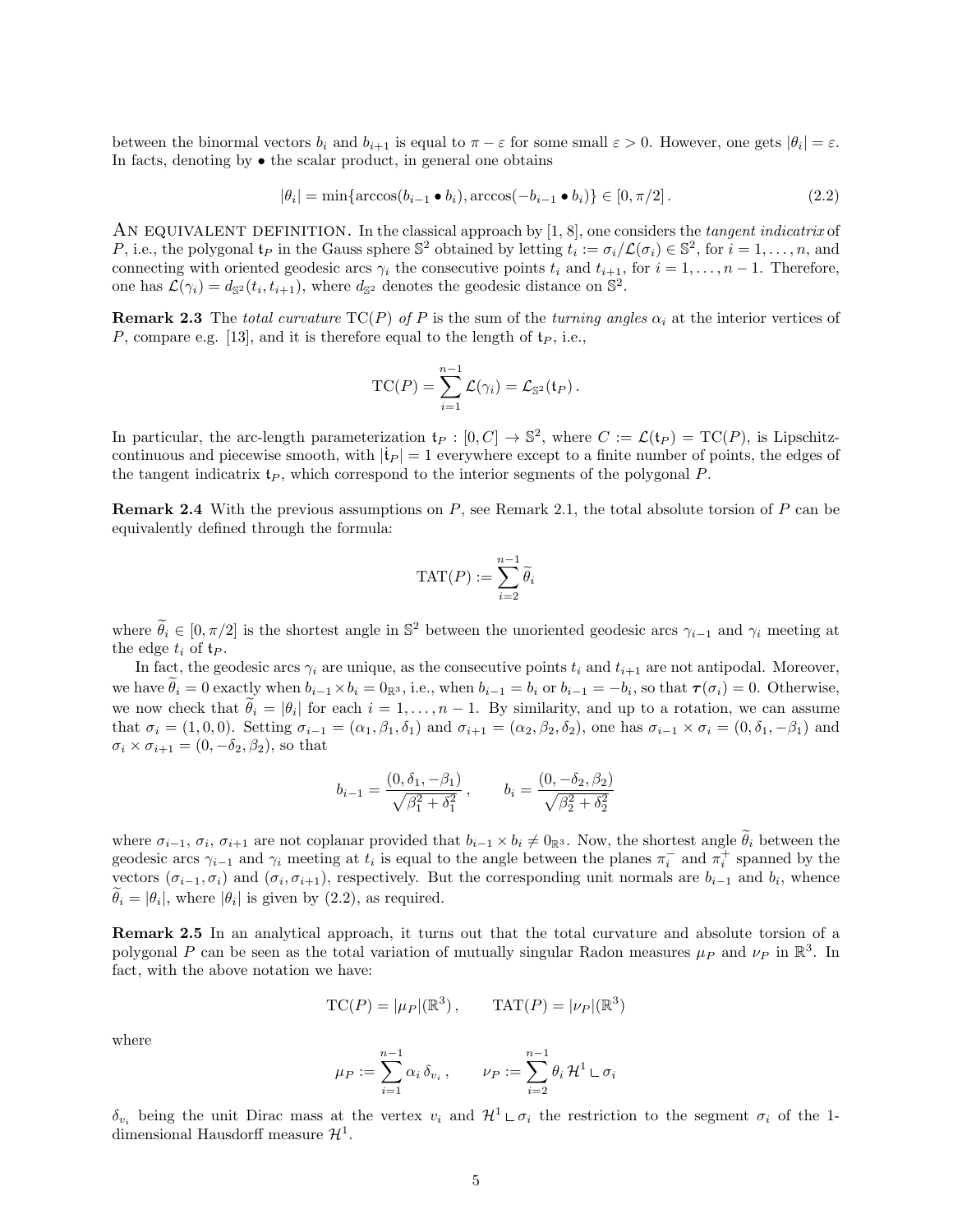**Remark 2.6** If the polygonal P is closed, i.e.,  $v_0 = v_n$ , the above notation is modified in a straightforward way: the torsion is defined at all the *n* segments  $\sigma_i$ , whereas the tangent indicatrix  $\mathfrak{t}_P$  is a closed polygonal curve in  $\mathbb{S}^2$ , so that n angles are to be considered in both the equivalent definitions of TAT(P).

THE PROJECTIVE PLANE. We have seen that the torsion is computed in terms of angles between undirected unit normal vectors  $b_i$  of  $\mathbb{R}^3$ , see Remarks 2.2 and 2.4. This implies that any reasonable notion of binormal (for non-smooth curves) naturally lives in the *real projective plane*  $\mathbb{RP}^2$ .

For this purpose, we recall that  $\mathbb{RP}^2$  is defined by the quotient space  $\mathbb{RP}^2 := \mathbb{S}^2 / \sim$ , the equivalence relation being  $y \sim \tilde{y} \iff y = \tilde{y}$  or  $y = -\tilde{y}$ , and hence the elements of  $\mathbb{RP}^2$  are denoted by [y]. The projective plane  $\mathbb{RP}^2$  is naturally equipped with the induced metric

$$
d_{\mathbb{RP}^2}([y], [\widetilde{y}]) := \min\{d_{\mathbb{S}^2}(y, \widetilde{y}), d_{\mathbb{S}^2}(y, -\widetilde{y})\}.
$$

Similarly to  $(\mathbb{S}^2, d_{\mathbb{S}^2})$ , the metric space  $(\mathbb{RP}^2, d_{\mathbb{RP}^2})$  is complete, and the projection map  $\Pi : \mathbb{S}^2 \to \mathbb{RP}^2$  such that  $\Pi(y) := [y]$  is continuous. Let  $u : A \to \mathbb{RP}^2$  be a continuous map defined on an open set  $A \subset \mathbb{R}^n$ . If  $A \subset \mathbb{R}^n$  is simply connected, by the *lifting theorem*, see e.g. [12, p. 34], there are exactly two continuous functions  $v_i: A \to \mathbb{S}^2$  such that  $[v_i] := \Pi \circ v_i = u$ , for  $i = 1, 2$ , with  $v_2(x) = -v_1(x)$  for every  $x \in A$ .

The manifold  $\mathbb{RP}^2$  is non-orientable. Moreover, the mapping  $g : \mathbb{S}^2 \to \mathbb{R}^6$ 

$$
g(y_1, y_2, y_3) = \left(\frac{\sqrt{2}}{2}y_1^2, \frac{\sqrt{2}}{2}y_2^2, \frac{\sqrt{2}}{2}y_3^2, y_1y_2, y_2y_3, y_3y_1\right)
$$

induces an embedding

$$
\widetilde{g}: \mathbb{RP}^2 \to \mathbb{RP}^2
$$
,  $\mathbb{RP}^2 := g(\mathbb{S}^2) \subset \mathbb{R}^6$ ,  $\widetilde{g}([y]) := g(y)$ .

Notice that  $\mathbb{R}P^2$  is a non-orientable, smooth, compact, connected submanifold of  $\mathbb{R}^6$  without boundary, such that  $|z| = \sqrt{2}/2$  for every  $z \in \mathbb{RP}^2$ . Also, g maps the equator  $\mathbb{S}^2 \cap \{y^3 = 0\}$  into a circle C of radius  $1/2$ , covered twice, with constant velocity equal to one. The circle  $C$  is a minimum length generator of the first homotopy group  $\pi_1(\text{RP}^2) \simeq \mathbb{Z}_2$ . We also have  $\mathcal{H}^2(\text{RP}^2) = 2\pi$ , where  $\mathcal{H}^2$  is the two-dimensional Hausdorff measure, compare e.g. [9, Prop. 2.3]. Moreover, g is an isometric embedding. If e.g. a map  $u : A \to \mathrm{RP}^2$  is given by  $u = g \circ v$  for some smooth map  $v : A \to \mathbb{S}^2$ , we in fact have

$$
||D_i u||^2 = ||v||^2 \cdot ||D_i v||^2 + (v \bullet D_i v)^2
$$

for each partial derivative  $D_i$ . Therefore, since  $||v|| = 1$  and  $2(v \bullet D_i v) = D_i ||v||^2 = 0$  a.e. for every i, we infer that  $||Du|| = ||Dv||$ .

POLAR CURVE. Using the above notation, and following Fenchel's approach [6], we now introduce the polar of the tangent indicatrix  $t_P$ , a curve supported in the projective plane  $\mathbb{RP}^2$ , in such a way that the length in  $\mathbb{RP}^2$  of the polar is equal to the total absolute torsion  $TAT(P)$ .

For this purpose, we recall that the support of  $\mathfrak{t}_P$  is the union of  $n-1$  geodesic arcs  $\gamma_i$ , where  $\gamma_i$  has initial point  $t_i$  and end point  $t_{i+1}$ , for  $i = 1, ..., n-1$ . Since we assumed that consecutive segments of P are never aligned, each arc  $\gamma_i$  is non-trivial and well-defined. According to the definition (2.1), it turns out that the discrete unit binormal  $b_i \in \mathbb{S}^2$  is the "north pole" corresponding to the great circle passing through  $\gamma_i$  and with the same orientation as  $\gamma_i$ .

For any  $i = 2, \ldots, n-1$ , we denote by  $\Gamma_i$  the geodesic arc in  $\mathbb{RP}^2$  with initial point  $[b_{i-1}]$  and end point [b<sub>i</sub>]. Then  $\Gamma_i$  is degenerate when  $b_{i-1} = \pm b_i$ , i.e., when the three segments  $\sigma_{i-1}$ ,  $\sigma_i$ ,  $\sigma_{i+1}$  are coplanar. We thus have  $\mathcal{L}_{\mathbb{RP}^2}(\Gamma_i) = \theta_i = |\theta_i|$  for each *i*, and hence that

$$
\sum_{i=2}^{n-1} \mathcal{L}_{\mathbb{RP}^2}(\Gamma_i) = \text{TAT}(P) .
$$

Also, for  $i < n-2$  the end point of  $\Gamma_i$  is equal to the initial point of  $\Gamma_{i+1}$ . Finally, if  $TAT(P) = 0$ , i.e., if the polygonal P is coplanar, all the arcs  $\Gamma_i$  degenerate to a point  $[b] \in \mathbb{RP}^2$ , which actually identifies the binormal to P.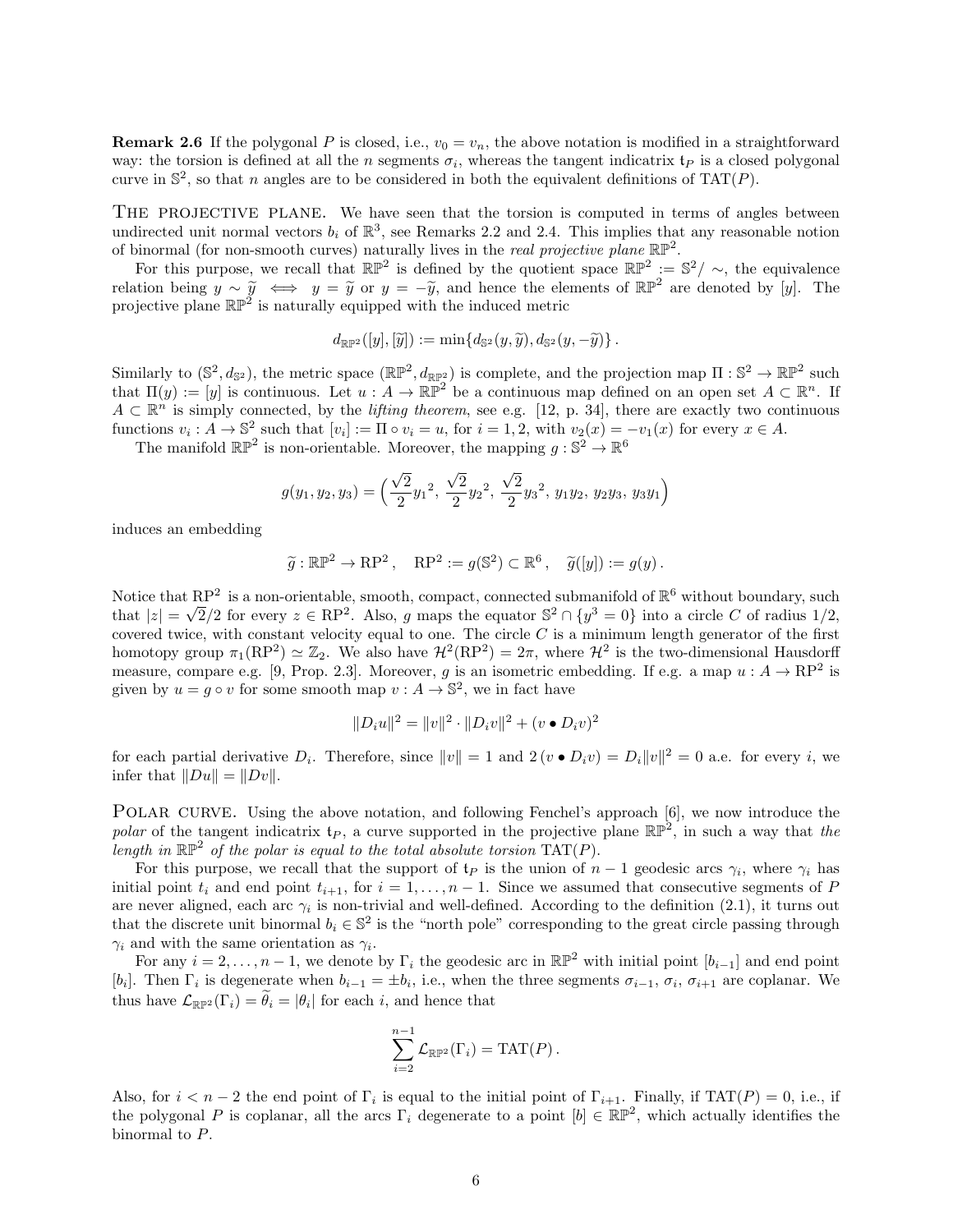

Figure 1: An example of a polygonal curve with tangent indicatrix moving as in the left figure. The weak binormal indicatrix moves as in the right figure. Since the weak binormal indicatrix lives in the projective space  $\mathbb{RP}^2$ , in the figure we have drawn one of its two possible liftings into the sphere  $\mathbb{S}^2$ .

**Definition 2.7** Polar of the tangent indicatrix  $f_P$  is the oriented curve in  $\mathbb{RP}^2$  obtained by connecting the consecutive geodesic arcs  $\Gamma_i$ , for  $i = 2, \ldots, n - 1$ .

WEAK BINORMAL. Therefore, the polar of  $t_P$  connects by geodesic arcs in  $\mathbb{RP}^2$  the consecutive discrete binormals  $[b_i]$  of the polygonal P, and its length is equal to the total absolute torsion TAT(P) of P. In particular, it is a rectifiable curve. This property allows us to introduce a suitable weak notion of binormal.

**Definition 2.8** We denote *binormal indicatrix* of the polygonal P the arc-length parameterization  $\mathfrak{b}_P$  of the polar in  $\mathbb{RP}^2$  of the tangent indicatrix  $\mathfrak{t}_P$  (see Figure 1).

We thus have  $\mathfrak{b}_P : [0, T] \to \mathbb{RP}^2$ , where  $T := \mathcal{L}_{\mathbb{RP}^2}(\mathfrak{b}_P) = \text{TAT}(P)$ . Moreover,  $\mathfrak{b}_P$  is Lipschitz-continuous and piecewise smooth, with  $|\dot{\mathbf{b}}_P| = 1$  everywhere except to a finite number of points.

Remark 2.9 Differently from what happens for the length and the total curvature, the monotonicity formula fails to hold. More precisely, if  $P'$  is a polygonal inscribed in  $P$ , by the triangular inequality we have  $\mathcal{L}(P') \leq \mathcal{L}(P)$  and  $TC(P') \leq TC(P)$ , but it may happen that  $TAT(P') > TAT(P)$ . This is due to the fact that the total absolute torsion of a polygonal P can be computed as the sum of  $\min\{\theta_i, \pi - \theta_i\}$ , where  $\theta_i$  is the turning angle of the tantrix  $\mathfrak{t}_P$  at the *i*-th vertex.

**Example 2.10** Let P be a polygonal made of six segments  $\sigma_i$ , for  $i = 1, \ldots, 6$ , where the first three ones and the last three ones lay on two different planes  $\Pi_1$  and  $\Pi_2$ . Then the tantrix  $\mathfrak{t}_P$  connects with geodesic arcs in  $\mathbb{S}^2$  the consecutive points  $t_i := \sigma_i/\mathcal{L}(\sigma_i)$ , for  $i = 1, \ldots, 6$ , where the triplets  $t_1, t_2, t_3$  and  $t_4, t_5, t_6$  lay on two geodesic arcs, which are inscribed in the great circles corresponding to the vector spaces spanning the planes  $\Pi_1$  and  $\Pi_2$ , respectively. If both the angles  $\alpha$  and  $\beta$  of  $t_P$  at the points  $t_3$  and  $t_4$  are small, then  $TAT(P) = \alpha + \beta.$ 

Let P' be the inscribed polygonal obtained by connecting the first point of  $\sigma_3$  with the last point of  $\sigma_4$ . The tantrix  $t_{P'}$  connects with geodesic arcs the consecutive points  $t_1, t_2, w, t_5, t_6$ , where the point w lays in the minimal geodesic arc between  $t_3$  and  $t_4$ . Now, assume that the turning angle  $\varepsilon$  of  $t_{P'}$  at the point  $t_5$ satisfies  $\alpha < \varepsilon < \pi/2$ , and that the two geodesic triangles with vertices  $t_2, t_3, w$  and  $w, t_4, t_5$  have the same area. By suitably choosing the position of the involved vertices, and by using the Gauss-Bonnet theorem in the computation, it turns out that  $TAT(P') - TAT(P) = 2(\varepsilon - \alpha) > 0$ .

Remark 2.11 For future use, we finally check the following inequality:

$$
\mathrm{TC}_{\mathbb{RP}^2}(\mathfrak{b}_P) \leq \mathcal{L}_{\mathbb{S}^2}(\mathfrak{t}_P) = \mathrm{TC}(P)\,.
$$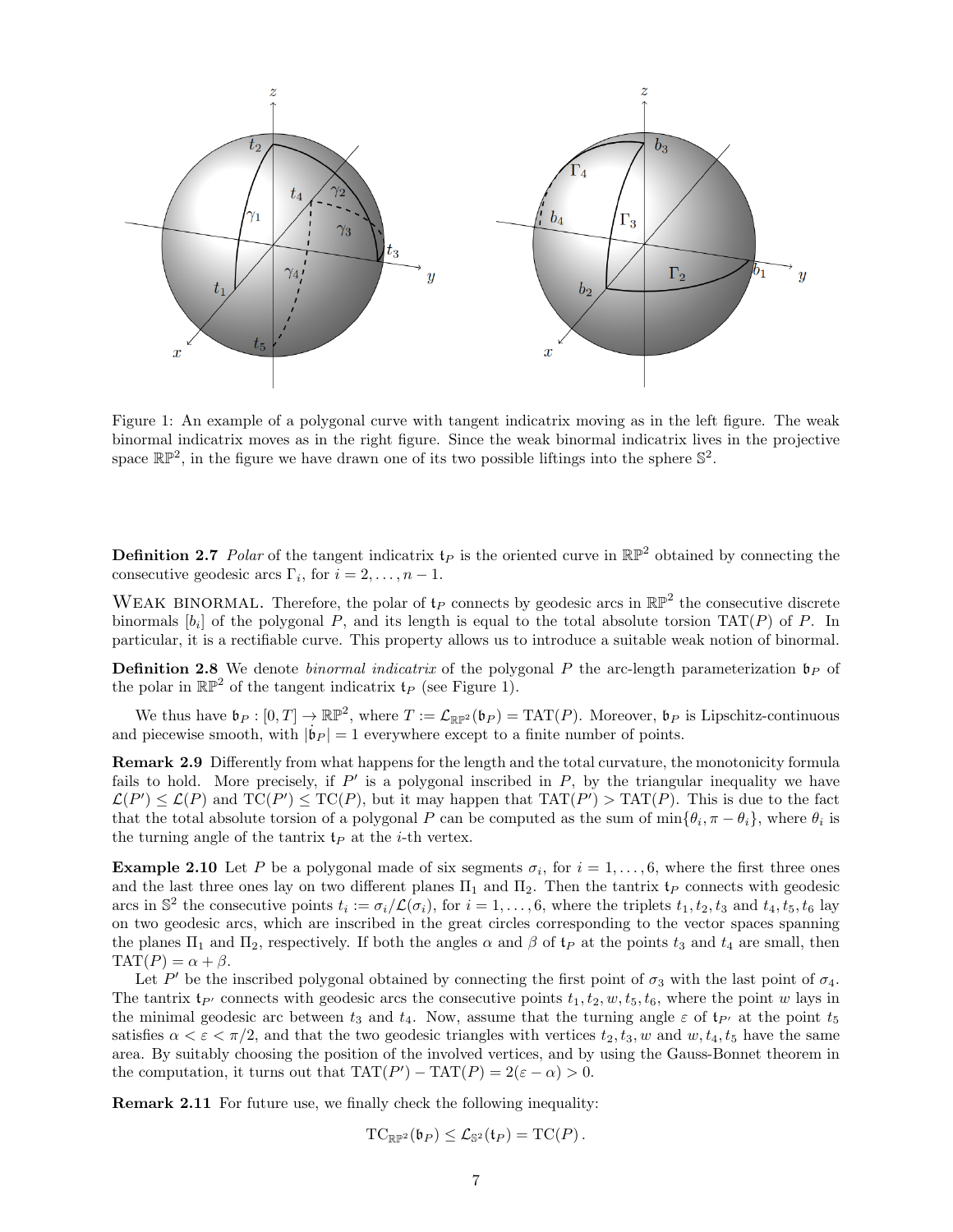In fact, for closed polygonals in the Gauss sphere such that three consecutive vertices never lie on the same geodesic, it turns out that polarity is an involutive transformation. Therefore, the polar of (a lifting of) the binormal indicatrix  $\mathfrak{b}_P$  agrees with the polygonal in  $\mathbb{S}^2$  obtained by replacing any chain of consecutive geodesic segments  $\gamma_i$  of  $t_P$  which lay on some maximum circle, with a single geodesic arc obtained by connecting the end points of the chain. In particular, the total curvature of  $\mathfrak{b}_P$  in  $\mathbb{RP}^2$  is bounded by the length of  $t_P$ .

# 3 Curves with finite total absolute torsion

In this section, we collect some notation concerning the total absolute torsion of curves in  $\mathbb{R}^3$ . We thus let c be a curve in  $\mathbb{R}^3$  parameterized by  $c: I \to \mathbb{R}^3$ , where  $I := [a, b]$ .

Any polygonal curve P inscribed in c, say  $P \ll c$ , is obtained by choosing a finite partition  $D := \{a = \lambda_0 \ll c\}$  $\lambda_1 < \ldots < \lambda_{n-1} < \lambda_n = b$  of I, say  $P = P(\mathcal{D})$ , and letting  $P: I \to \mathbb{R}^3$  such that  $P(\lambda_i) = v_i := c(\lambda_i)$  for  $i = 0, \ldots, n$ , and  $P(\lambda)$  is affine on each interval  $I_i := [\lambda_{i-1}, \lambda_i]$  of the partition, so that  $P(I_i) = \sigma_i = [v_{i-1}, v_i]$ . The mesh of the polygonal is defined by mesh  $P := \sup \{ \mathcal{L}(\sigma_i) \mid i = 1, \ldots, n \}.$ 

The length  $\mathcal{L}(c)$  and the total curvature TC(c) are respectively defined through the formulas:

$$
\mathcal{L}(c) := \sup \{ \mathcal{L}(P) \mid P \ll c \}
$$
  
TC(c) := 
$$
\sup \{ TC(P) \mid P \ll c \}.
$$

Let c be a curve in  $\mathbb{R}^3$  with *finite total curvature*, i.e.,  $TC(c) < \infty$ . Then it is rectifiable, too, see e.g. [13]. Assume that  $c : [0, L] \to \mathbb{R}^3$  is its arc-length parameterization, whence  $L = \mathcal{L}(c) < \infty$ . Since c is a Lipschitz-continuous function, by Rademacher's theorem it is differentiable a.e. in [0, L].

As a consequence, the tangent indicatrix  $\mathfrak{t} : [0, L] \to \mathbb{S}^2$  is well defined by setting  $\mathfrak{t}(s) := \dot{c}(s)$  for a.e.  $s \in [0, L]$ . It is well-known that t is a function with bounded variation (see [10] for the notation on BV functions) and moreover that its essential variation in  $\mathbb{S}^2$  agrees with the total curvature of c, i.e.,  $Var_{\mathbb{S}^2}(\mathfrak{t}) = TC(c)$ . Notice that t is not continuous, as can be seen by taking a piecewise  $C^1$  curve: a discontinuity point of t appears at any edge point of c.

Moreover, by taking any sequence  ${P_h}$  of inscribed polygonal curves such that mesh  $P_h \to 0$ , on account of Remark 2.9, and by using a continuity argument, compare [13], one infers that  $\mathcal{L}(P_h) \to \mathcal{L}(c)$  and  $TC(P_h) \rightarrow TC(c).$ 

TOTAL ABSOLUTE TORSION. Due to the lack of monotonicity described in Example 2.10, we define the total absolute torsion  $TAT(c)$  of c by means of the approach due to Alexandrov-Reshetnyak [1].

For this purpose, we recall that the modulus  $\mu_c(P)$  of a polygonal P inscribed in c is the maximum of the diameter of the arcs of c determined by the consecutive vertices in P.

We also notice that if c is a polygonal curve itself, there exists  $\varepsilon > 0$  such that any polygonal P inscribed in c and with modulus  $\mu_c(P) < \varepsilon$  satisfies  $\mathfrak{t}_P = \mathfrak{t}_c$ , whence  $\mathfrak{b}_P = \mathfrak{b}_c$  and definitely we get  $TAT(P) = TAT(c)$ . It suffices indeed to take  $\varepsilon$  lower than half of the mesh of the polygonal c, so that in every segment of c there are at least two vertices of P.

The above facts motivate the following definition:

$$
TAT(c) := \lim_{\varepsilon \to 0^+} \sup \{ TAT(P) \mid P \ll c, \ \mu_c(P) < \varepsilon \}. \tag{3.1}
$$

Therefore, if TAT $(c) < \infty$ , for any sequence  ${P_h}$  of polygonal curves inscribed in c and satisfying  $\mu_c(P_h) \to 0$ , one has sup<sub>h</sub> TAT $(P_h) < \infty$ , and one can find an optimal sequence as above in such a way that  $TAT(P_h) \rightarrow TAT(c).$ 

Let now  $c$  be a curve with finite total curvature and total absolute torsion. In the next section, we shall see that it is possible to give a suitable weak notion of binormal indicatrix, a curve  $\mathfrak{b}_c$  in  $\mathbb{RP}^2$  such that its length agrees with the total absolute torsion  $TAT(c)$ , see (4.1) below.

As a consequence of Theorem 4.1, see Remark 4.2, we also obtain:

**Proposition 3.1** Let c be a curve in  $\mathbb{R}^3$  with both finite total curvature  $TC(c)$  and total absolute torsion TAT(c). Then for any sequence  ${P_h}$  of inscribed polygonal curves such that  $\mu_c(P_h) \to 0$ , one has  $TAT(P_h) \rightarrow TAT(c)$ .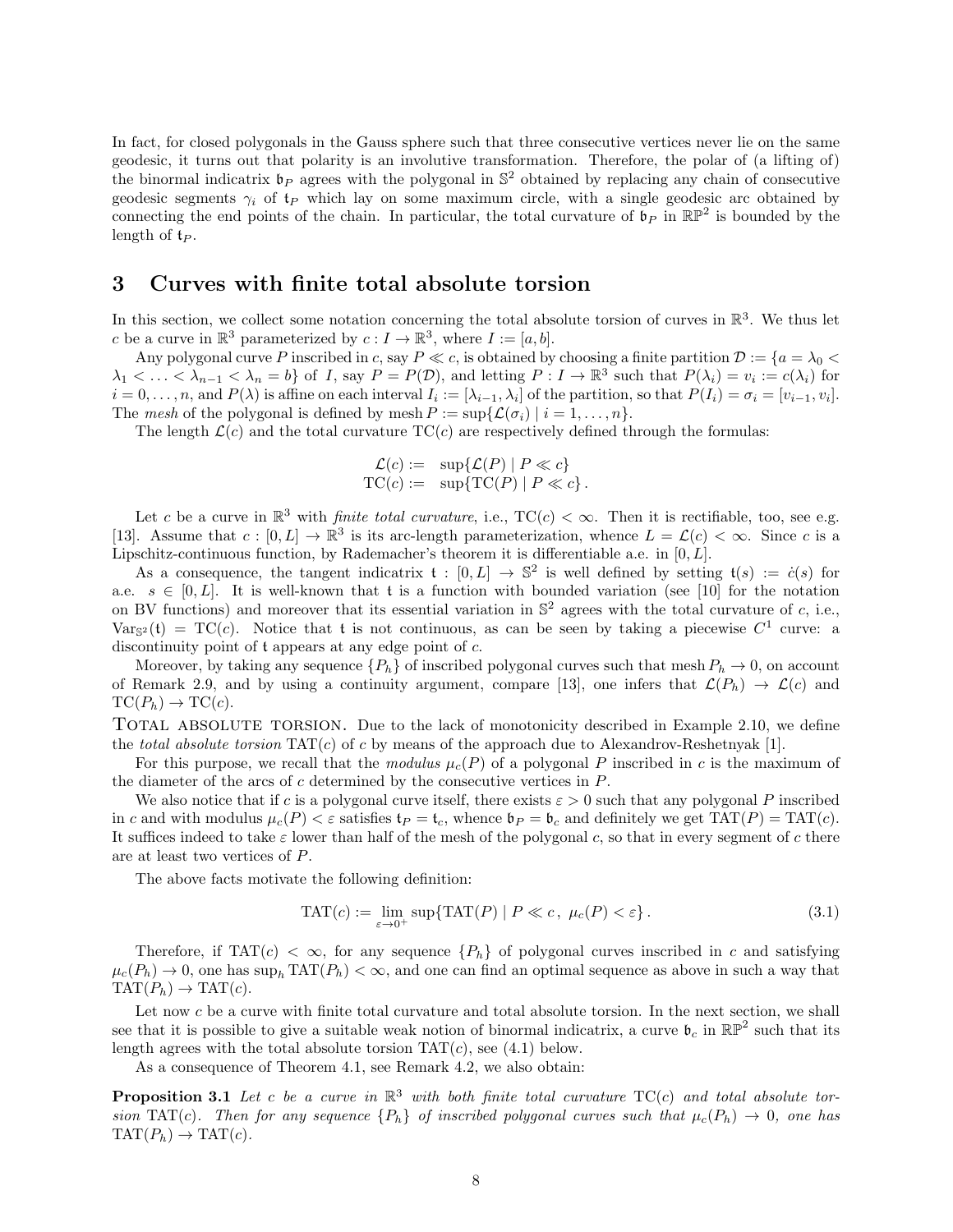For this purpose, we first discuss here the regular case, i.e., when curvature and torsion are defined as in the usual way.

THE SMOOTH CASE. Let c be a smooth regular curve in  $\mathbb{R}^3$  defined through the arc-length parameterization (so that  $|\dot{c}| = 1$  a.e.). Assuming  $\ddot{c} \neq 0$  everywhere, and letting  $\mathfrak{t} := \dot{c}$ ,  $\mathfrak{n} := \dot{\mathfrak{t}}/|\dot{\mathfrak{t}}|$ ,  $\mathfrak{k} := |\dot{\mathfrak{t}}|$ ,  $\mathfrak{b} := \mathfrak{t} \times \mathfrak{n}$ , the classical Frenet-Serret formulas for the spherical frame  $(t, n, b)$  of c give:

$$
\dot{\mathbf{t}} = \mathbf{k}\,\mathfrak{n}, \qquad \dot{\mathfrak{n}} = -\mathbf{k}\,\mathfrak{t} + \boldsymbol{\tau}\,\mathfrak{b}, \qquad \dot{\mathfrak{b}} = -\boldsymbol{\tau}\,\mathfrak{n} \tag{3.2}
$$

where **k** is the (positive) curvature and  $\tau$  the torsion of the curve.

By Proposition 3.1, and on account of the density result from [11, Prop. 4], one readily obtains:

**Corollary 3.2** If c is a smooth regular curve in  $\mathbb{R}^3$ , then

$$
\text{TAT}(c) = \int_0^L |\boldsymbol{\tau}(s)| \, ds \, .
$$

Remark 3.3 Notice that a rectifiable curve may have unbounded total curvature but zero torsion (just consider a planar curve). Conversely, by taking  $s \in [0,1]$  and letting  $\mathbf{k}(s) \equiv 1$  and  $\boldsymbol{\tau}(s) = (1-s)^{-1}$ , solutions to the Frenet-Serret system (3.2) are rectifiable curves c such that  $\int_c \mathbf{k} ds = 1$  but  $\int_c |\boldsymbol{\tau}| ds = +\infty$ .

As the following example shows, the (absolute value of the) torsion may be seen as the curvature of the tantrix, when computed in the sense of the spherical geometry.

**Example 3.4** Given  $R > 0$  and  $K \geq 0$ , we let  $c : [-L/2, L/2] \to \mathbb{R}^3$  denote the helicoidal curve

$$
c(s) := (R\cos(s/v), R\sin(s/v), Ks/(2\pi v)), \quad s \in [-L/2, L/2]
$$

where we denote  $v := (R^2 + (K/2\pi)^2)^{1/2}$  and choose  $L := 2\pi v$ , so that  $|\dot{c}| \equiv 1$  and the length  $\mathcal{L}(c) = L$ . Moreover,  $c(\pm L/2) = (\pm R, 0, \pm K/2)$ , and  $c(0) = (R, 0, 0)$ . We thus have

$$
t(s) = v^{-1}(-R\sin(s/v), R\cos(s/v), K/2\pi)
$$
  
\n
$$
n(s) = (-\cos(s/v), -\sin(s/v), 0)
$$
  
\n
$$
b(s) = v^{-1}((K/2\pi)\sin(s/v), -(K/2\pi)\cos(s/v), R)
$$

so that both curvature and torsion are constant,  $\mathbf{k} \equiv Rv^{-2}$ ,  $\boldsymbol{\tau} \equiv v^{-2}(K/2\pi)$ . Therefore, the integral of the curvature and of the torsion of c are readily obtained:

$$
\int_c \mathbf{k} \, ds = L \cdot \mathbf{k} = \frac{2\pi R}{v}, \qquad \int_c |\boldsymbol{\tau}| \, ds = L \cdot \boldsymbol{\tau} = \frac{K}{v}, \qquad v := (R^2 + (K/2\pi)^2)^{1/2}.
$$

We now compute the *spherical curvature*  $\mathbf{k}_{S^2}(t)$  of the tantrix t, a closed curve embedded in the Gauss sphere  $\mathbb{S}^2$  and parameterizing (when  $K > 0$ ) a small circle whose radius depends on R and K. We consider a sequence of (strongly converging) polygonal curves  $\{t_n\}$  in  $\mathbb{S}^2$  inscribed in the tantrix t. The total curvature of  $t_n$  is equal to the sum of the width in  $\mathbb{S}^2$  of the angles between consecutive segments. When  $n \to \infty$ , by uniform convergence we obtain the total curvature of  $t$  in  $\mathbb{S}^2$ . Actually, it agrees with the integral of the absolute torsion of  $c$ , i.e.,

$$
\int_{\mathfrak{t}} \mathbf{k}_{\mathbb{S}^2}(\mathfrak{t}) ds = \frac{K}{v} = \int_c |\boldsymbol{\tau}| ds.
$$

To this purpose, for each  $n \in \mathbb{N}^+$ , we let  $t_n(i) := \mathfrak{t}(s_i)$ , where  $s_i = (L/n)i$  and  $i \in \mathbb{Z} \cap [-n, n]$ , and we consider the closed spherical polygonal generated by the consecutive points  $t_n(i) \in \mathbb{S}^2$ .

The turning angle in  $\mathbb{S}^2$  of two consecutive geodesic segments  $t_n(i-1)t_n(i)$  and  $t_n(i)t_n(i+1)$ , agrees with the angle between the two planes in  $\mathbb{R}^3$  spanned by  $0_{\mathbb{R}^3}$  and the end points of the above segments, i.e., between the normals  $t_n(i-1) \times t_n(i)$  and  $t_n(i) \times t_n(i+1)$ . By symmetry, such an angle  $\theta_n$  does not depend on the choice of i, and will be computed at  $i = 0$ . The total spherical curvature of the polygonal being equal to  $n \cdot \theta_n$ , we check:

$$
\lim_{n \to \infty} n \cdot \theta_n = \frac{K}{v}
$$

.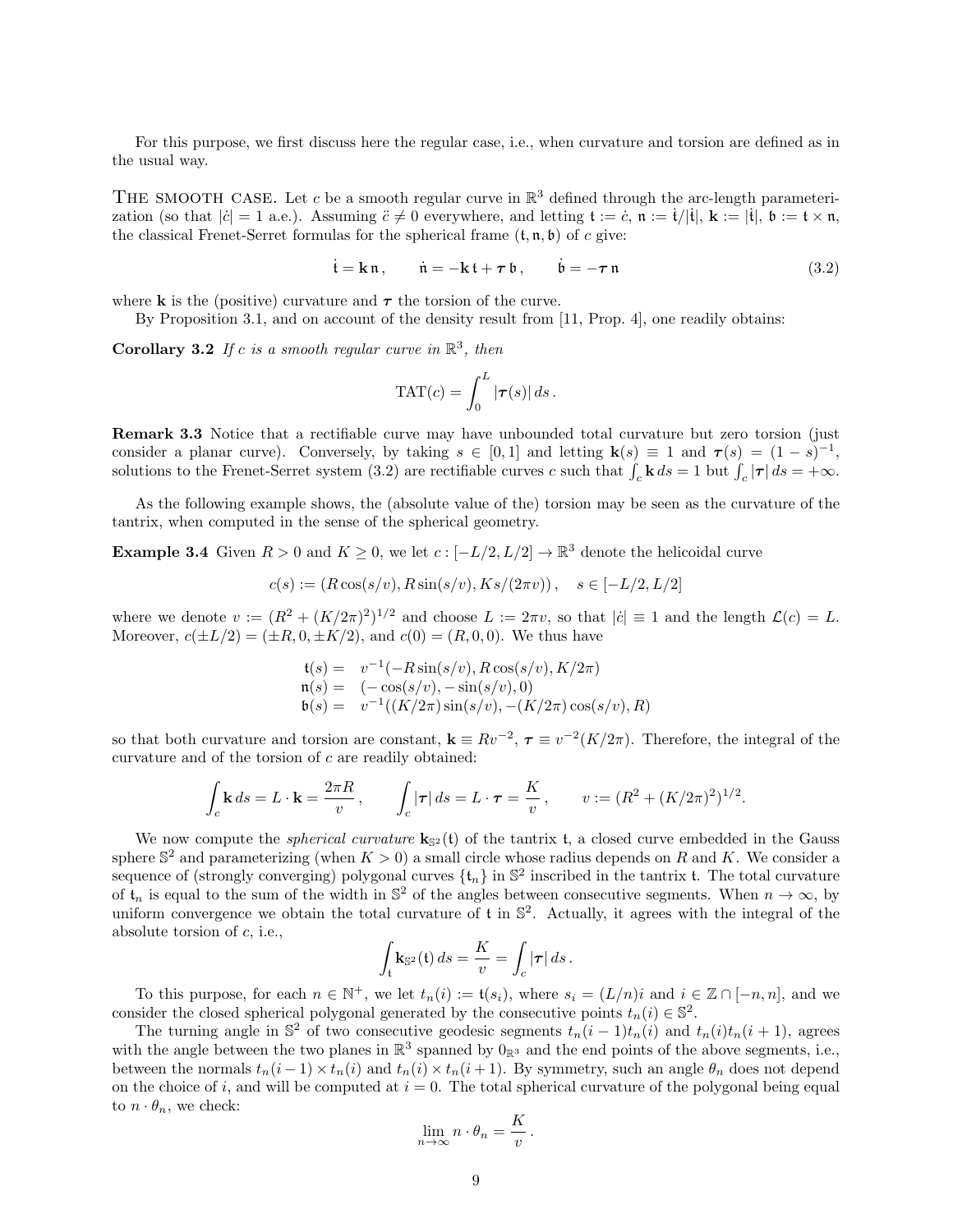In fact, in correspondence to the middle point we have

$$
t_n(0) = v^{-1}(0, R, K/2\pi), \quad t_n(\pm 1) = v^{-1}(\mp R\sin(2\pi/n), R\cos(2\pi/n), K/2\pi)
$$

so that we get

$$
t_n(0) \times t_n(\pm 1) = \frac{R}{v^2} \cdot \left(\frac{K}{2\pi} \left(1 - \cos\frac{2\pi}{n}\right), \mp\frac{K}{2\pi} \sin\frac{2\pi}{n}, \pm R \sin\frac{2\pi}{n}\right).
$$

Denoting for simplicity

$$
M_n := ||t_n(0) \times t_n(\pm 1)|| = \frac{R}{v^2} \cdot ((K/2\pi)^2 2(1 - \cos(2\pi/n)) + R^2 \sin^2(2\pi/n))^{1/2}
$$

and setting  $N_n^{\pm} := \pm (t_n(0) \times t_n(\pm 1))/M_n$ , we compute

$$
N_n^+ \times N_n^- = \frac{R^2}{M_n^2} \left( K/2\pi \right) \sin(2\pi/n) 2(1 - \cos(2\pi/n)) \cdot (0, -R, (K/2\pi))
$$

$$
||N_n^+ \times N_n^-|| = \frac{R^2}{M_n^2} \left( K/2\pi \right) \sin(2\pi/n) 2(1 - \cos(2\pi/n)) v.
$$

By symmetry, the turning angle of the geodesic arcs connecting two consecutive points  $t_n(i)$  does not depend on the choice of i and is equal to

$$
\theta_n:=\arcsin \|N_n^+\times N_n^-\|\,.
$$

Since for  $n \to \infty$  we have  $2(1 - \cos(2\pi/n)) \sim (2\pi/n)^2$  and  $\sin(2\pi/n) \sim 2\pi/n$ , we get  $M_n \sim R(2\pi/n)v$ and finally  $n \cdot \theta_n \sim n \| N_n^+ \times N_n^- \| \to K/v$  where, we recall,  $\int_c |\tau| ds = K/v$ .

**Remark 3.5** In the previous example, we have considered a sequence  $\{\mathfrak{t}_n\}$  of polygonal curves in  $\mathbb{S}^2$  inscribed in the tantrix t of c and converging to t in the sense of the Hausdorff distance. In general, each  $t_n$  is not the tangent indicatrix of a polygonal inscribed in c. However, the total spherical curvature  $n \cdot \theta_n$  of  $t_n$  clearly agrees with the length in  $\mathbb{RP}^2$  of the polar of  $t_n$ , which is constructed as in Sec. 2, see Definition 2.7.

Now, one may similarly consider a sequence  $\{P_h\}$  of polygonals inscribed in c, each one made of h segments with the same length, so that mesh  $P_h \to 0$ . The total absolute torsion TAT( $P_h$ ) of  $P_h$  agrees with the length in  $\mathbb{RP}^2$  of the binormal indicatrix  $\mathfrak{b}_{P_h}$ , see Definition 2.8. By means of a similar computation (that we shall omit), one can show that  $\mathcal{L}_{\mathbb{RP}^2}(\mathfrak{b}_{P_h}) \to K/v$  as  $h \to \infty$ , in accordance with the formula in Corollary 3.2.

# 4 Weak binormal of a non-smooth curve

In this section, we consider rectifiable curves c in  $\mathbb{R}^3$  with finite total curvature  $TC(c)$  and finite (and non zero) total absolute torsion  $TAT(c)$ . Using a density approach by polygonals, in Theorem 4.1 we show that a weak notion of *binormal indicatrix* of c is well-defined. For smooth curves, we shall recover the classical binormal, see Theorem 4.3 and Remark 4.4. Finally, similar properties concerning the tangent indicatrix are discussed in Propositions 4.5 and 4.7.

More precisely, we shall define a Lipschitz-continuous function  $\mathfrak{b}_c : [0,T] \to \mathbb{RP}^2$ , where  $T = TAT(c)$ , satisfying  $|\dot{b}_c| = 1$  a.e. in [0, T]. Therefore,  $b_c$  is a curve in  $\mathbb{RP}^2$  with length equal to the total absolute torsion of c, i.e.,

$$
\mathcal{L}_{\mathbb{R}\mathbb{P}^2}(\mathfrak{b}_c) = \text{TAT}(c) \,. \tag{4.1}
$$

This is the content of our first main result:

**Theorem 4.1** Let c be a curve in  $\mathbb{R}^3$  with finite total curvature  $TC(c)$  and finite (and non-zero) total absolute torsion  $T := TAT(c)$ . There exists a rectifiable curve  $\mathfrak{b}_c : [0,T] \to \mathbb{RP}^2$  parameterized by arc-length, so that  $\mathcal{L}_{\mathbb{R}\mathbb{P}^2}(\mathfrak{b}_c) = \text{TAT}(c)$ , satisfying the following property. For any sequence  $\{P_h\}$  of inscribed polygonal curves, let  $b_h:[0,T]\to \mathbb{RP}^2$  denote for each h the parameterization with constant velocity of the binormal indicatrix  $\mathfrak{b}_{P_h}$  of  $P_h$ , see Definition 2.8. If  $\mu_c(P_h) \to 0$ , then  $b_h \to \mathfrak{b}_c$  uniformly on  $[0,T]$  and  $\mathcal{L}_{\mathbb{RP}^2}(b_h) \to \mathcal{L}_{\mathbb{RP}^2}(\mathfrak{b}_c)$ .

**Remark 4.2** Recalling that  $\mathcal{L}_{\mathbb{RP}^2}(b_h) = \text{TAT}(P_h)$ , Proposition 3.1 readily follows.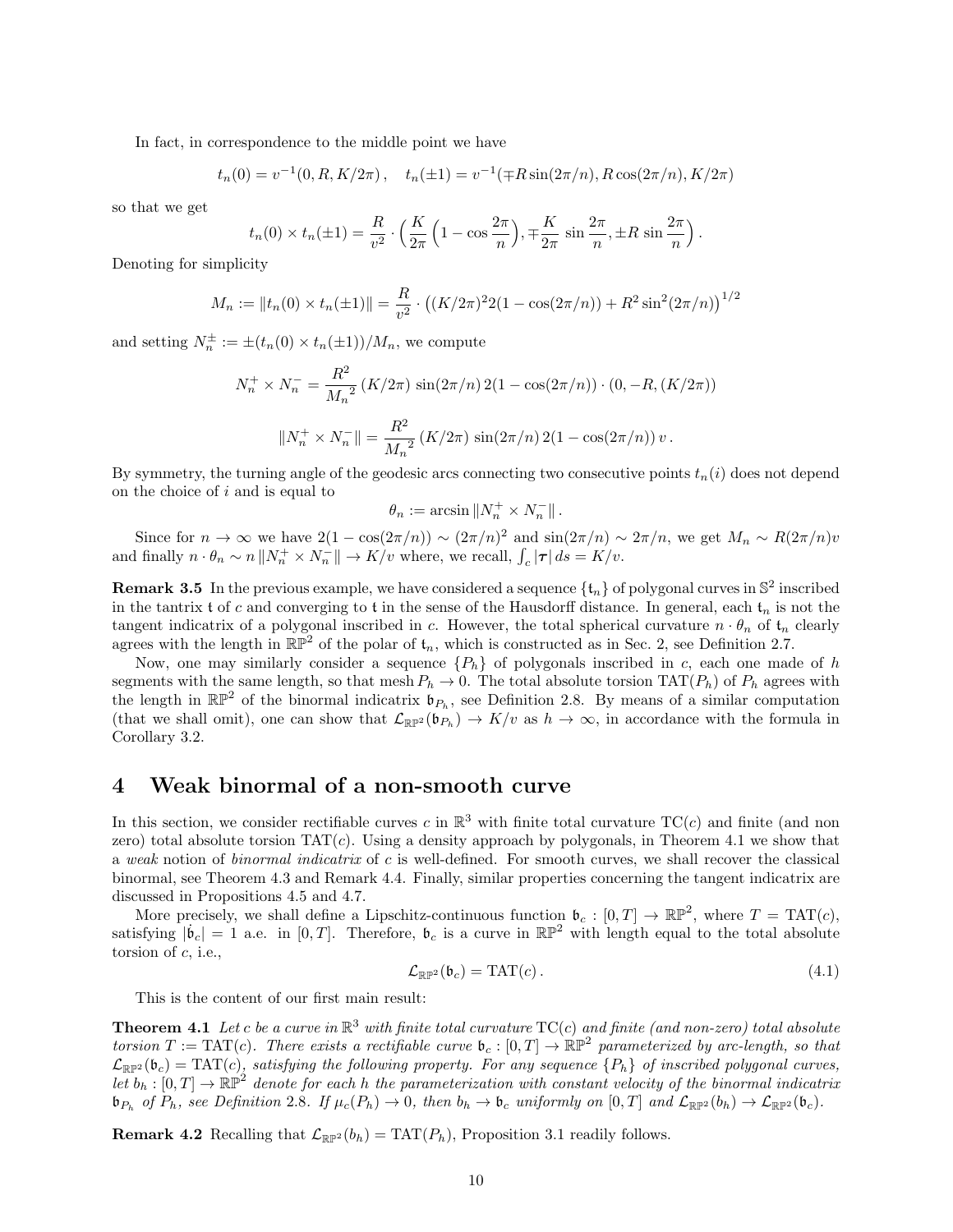Furthermore, we shall see that if c is smooth in the sense of the previous section (so that the Frenet-Serret formulas (3.2) hold), the binormal  $\mathfrak{b}(s)$  of c agrees with the value of a suitable lifting of the weak binormal  $\mathfrak{b}_c$  in  $\mathbb{S}^2$ , when computed at the expected point.

**Theorem 4.3** Let  $c : [0, L] \to \mathbb{R}^3$  be a rectifiable curve of class  $C^3$  parameterized in arc-length, so that  $L = \mathcal{L}(c)$ . Assume that  $\ddot{c}(s) \neq 0$  for each  $s \in [0, L]$ , so that the spherical frame  $(\mathfrak{t}, \mathfrak{n}, \mathfrak{b})$  of c is well-defined. Let  $\mathfrak{b}_c : [0,T] \to \mathbb{RP}^2$  be the rectifiable curve in  $\mathbb{RP}^2$  defined in Theorem 4.1, so that  $T = \text{TAT}(c)$ . Then, for each  $s \in ]0, L[$  there exists  $t(s) \in [0, T]$  such that

$$
\mathfrak{b}(s) = \widetilde{\mathfrak{b}}_c(t(s))
$$

for a unique lifting  $\widetilde{\mathfrak{b}}_c$  of  $\mathfrak{b}_c$  in  $\mathbb{S}^2$ . Moreover,  $t(s)$  is equal to the total absolute torsion  $TAT(c_{|[0,s]})$  of the curve  $c_{|[0,s]}:[0,s]\to\mathbb{R}^3$ . In particular, we have:

$$
t(s) = \int_0^s |\tau(\lambda)| d\lambda \qquad \forall s \in [0, L]
$$
\n(4.2)

where  $\tau(\lambda)$  is the torsion of the curve c at the point  $c(\lambda)$ .

**Remark 4.4** Notice that if the torsion  $\tau$  of c (almost) never vanishes, the function  $t(s) : [0, L] \to [0, T]$  in equation (4.2) is strictly increasing, and its inverse  $s(t): [0, T] \to [0, L]$  gives

$$
\tilde{\mathfrak{b}}_c(t) = \mathfrak{b}(s(t)) \qquad \forall \, t \in [0, T] \,, \qquad T = \text{TAT}(c) \,.
$$

Therefore, in this case, the weak binormal  $\mathfrak{b}_c$  in  $\mathbb{RP}^2$ , when suitably lifted to  $\mathbb{S}^2$ , agrees with the arc-length parameterization of the binormal b of c.

TANGENT INDICATRIX. Similarly to Theorems 4.1 and 4.3, we also obtain the following properties concerning the tantrix.

**Proposition 4.5** Let c be a curve in  $\mathbb{R}^3$  with finite total curvature  $C := TC(c)$  and with no points of return. Then, there exists a rectifiable curve  $\mathfrak{t}_c : [0, C] \to \mathbb{S}^2$ , parameterized by arc-length, so that  $\mathcal{L}_{\mathbb{S}^2}(\mathfrak{t}_c) = \mathrm{TC}(c)$ , satisfying the following property. For any sequence  ${P_h}$  of inscribed polygonal curves such that mesh  $P_h \to 0$ , denoting by  $t_h : [0, C] \to \mathbb{S}^2$  the parameterization with constant velocity of the tangent indicatrix  $t_{P_h}$  of  $P_h$ , then  $t_h \to \mathfrak{t}_c$  uniformly on  $[0, C]$  and  $\mathcal{L}_{\mathbb{S}^2}(t_h) \to \mathcal{L}_{\mathbb{S}^2}(\mathfrak{t}_c)$ .

**Remark 4.6** If c has points of return, i.e., if e.g. for some  $s \in ]0, L[$  we have  $t(s-) = -t(s+)$ , then the curve  $\mathfrak{t}_c$  is uniquely determined up to the choice of the geodesic arc in  $\mathbb{S}^2$  connecting  $\mathfrak{t}(s-)$  and  $\mathfrak{t}(s+)$ .

**Proposition 4.7** Let  $c : [0, L] \to \mathbb{R}^3$  be a curve of class  $C^2$  parameterized in arc-length, so that  $L = \mathcal{L}(c)$ , and let  $\mathfrak{t}_c : [0, C] \to \mathbb{S}^2$  be the rectifiable curve in  $\mathbb{S}^2$  defined in Proposition 4.5, so that  $C = \text{TC}(c)$ . Then, for each  $s \in ]0, L[$  there exists  $k(s) \in [0, C]$  such that the tangent indicatrix  $t := \dot{c}$  satisfies

$$
\mathfrak{t}(s) = \mathfrak{t}_c(k(s))\,.
$$

Moreover,  $k(s)$  is equal to the total curvature  $TC(c_{|[0,s]})$  of the curve  $c_{|[0,s]}:[0,s] \to \mathbb{R}^3$ , whence:

$$
k(s) = \int_0^s \mathbf{k}(\lambda) d\lambda \qquad \forall s \in [0, L]
$$
 (4.3)

where  $\mathbf{k}(\lambda) := ||\ddot{c}(\lambda)||$  is the curvature of c at the point  $c(\lambda)$ .

**Remark 4.8** As before, if the curvature **k** of c (almost) never vanishes, the function  $k(s) : [0, L] \rightarrow [0, C]$ in equation (4.3) is strictly increasing, and its inverse  $s(k) : [0, C] \rightarrow [0, L]$  gives

$$
\mathfrak{t}_c(k) = \mathfrak{t}(s(k)) \qquad \forall \, k \in [0, C] \,, \qquad C = \mathrm{TC}(c) \,.
$$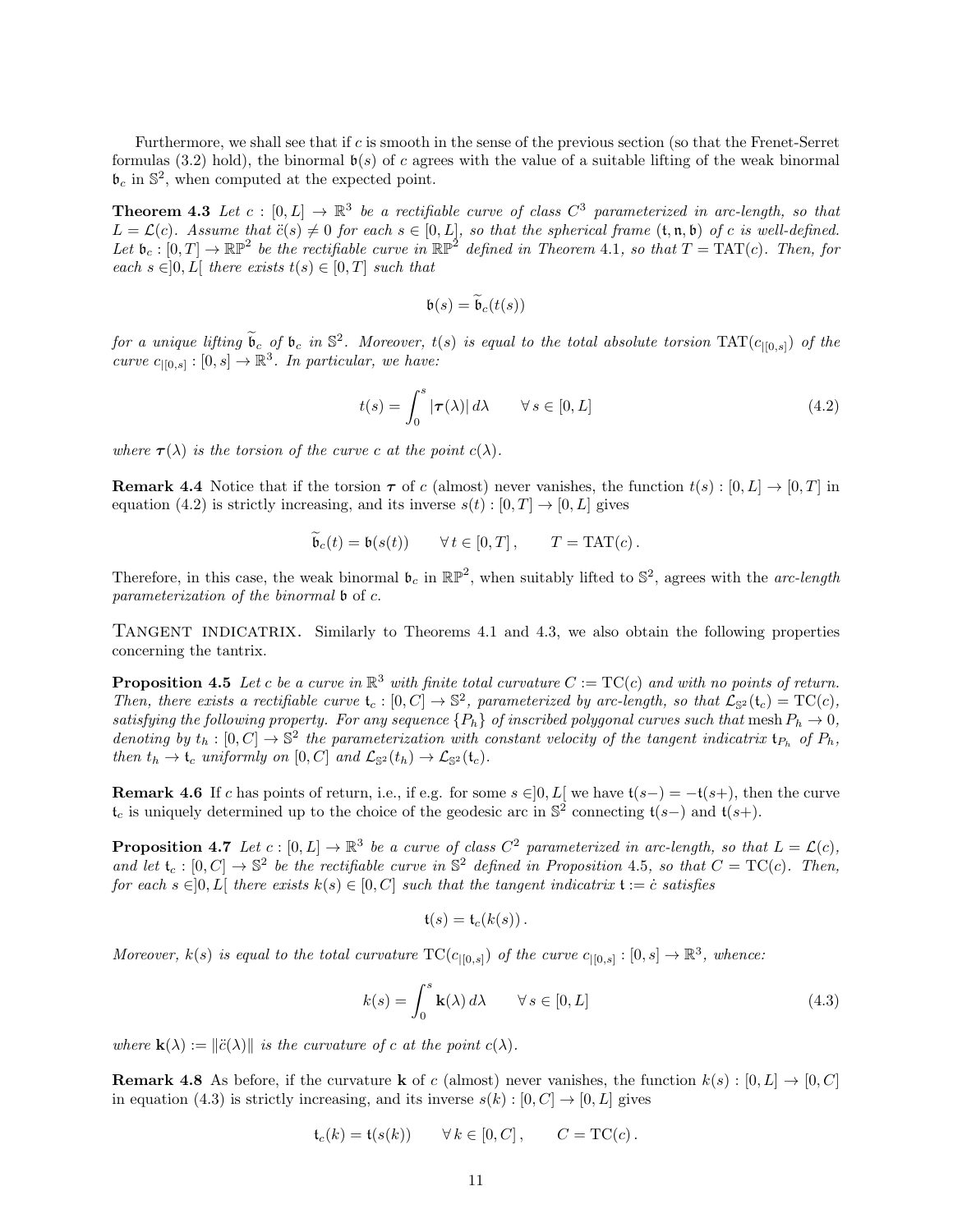PROOFS. We now give the proofs of the previous results.

PROOF OF THEOREM 4.1: It is divided into four steps.

STEP 1. Choose an optimal sequence  ${P_h}$  of polygonal curves inscribed in c such that  $\mu_c(P_h) \to 0$  and  $T_h \to T$ , where  $T_h := \text{TAT}(P_h)$  and  $T = \text{TAT}(P)$ . For h large enough so that  $T_h > 0$ , the binormal indicatrix of  $P_h$  has been defined by the arc-length parameterization  $\mathfrak{b}_{P_h} : [0, T_h] \to \mathbb{RP}^2$  of the curve in  $\mathbb{RP}^2$  given by the polar of the tangent indicatrix  $\mathfrak{t}_{P_h}$ , see Definition 2.8. Whence it is a rectifiable curve such that  $\mathcal{L}_{\mathbb{R}\mathbb{P}^2}(\mathfrak{b}_{P_h}) = T_h$  and  $\|\dot{\mathfrak{b}}_{P_h}\| = 1$  a.e. on  $[0, T_h].$ 

Define  $b_h: [0,T] \to \mathbb{RP}^2$  by  $b_h(s) := b_{P_h}((T_h/T)s)$ , so that  $\|\dot{b}_h(s)\| = T_h/T$  a.e., where  $T_h/T \to 1$ . By Ascoli-Arzela's theorem, we can find a subsequence  $\{b_{h_k}\}\$  that uniformly converges in  $[0, T]$  to some Lipschitz continuous function  $b: [0, T] \to \mathbb{RP}^2$ , and we denote  $b = b_c$ .

STEP 2. We claim that  $\dot{b}_h \to \dot{b} = \dot{b}_c$  strongly in  $L^1$ . As a consequence, we deduce that  $\|\dot{b}_c\| = 1$  a.e. on  $[0, T]$ , and hence that

$$
\mathcal{L}_{\mathbb{R}\mathbb{P}^2}(\mathfrak{b}_c) = \int_0^T \|\dot{\mathfrak{b}}_c(s)\| ds = T = \text{TAT}(c).
$$

In order to prove the claim, recalling from Sec. 2 that  $\tilde{g}: \mathbb{RP}^2 \to \mathbb{RP}^2 \subset \mathbb{R}^6$  is the isometric embedding of projective plane, we shall denote here  $f := \tilde{g} \circ f$  for any function function in  $\mathbb{RP}^2$  and w the projective plane, we shall denote here  $f := \tilde{g} \circ f$ , for any function f with values in  $\mathbb{RP}^2$ , and we consider the tantrix  $\tau_h$  of the curve  $b_h : [0, T] \to \mathbb{RP}^2$ , i.e.,  $\tau_h(s) = \dot{b}_h(s)/||\dot{b}_h(s)||$ . We have  $\mathcal{L}_{\mathbb{RP}^2}(b_h) = \text{TAT}(P_h)$  and  $\|\dot{b_h}(s)\| = T_h/T$ , whereas by Remark 2.11

$$
\mathrm{TC}_{\mathbb{RP}^2}(b_h) \leq \mathcal{L}_{\mathbb{S}^2}(\mathfrak{t}_{P_h}) = \mathrm{TC}(P_h).
$$

Therefore, it turns out that the essential total variation of  $\tau_h$  in RP<sup>2</sup> is lower than the sum  $TC(P_h)+TAT(P_h)$ . We thus get:

$$
\sup_h \text{Var}_{\mathbf{RP}^2}(\tau_h) \leq \text{TC}(c) + \text{TAT}(c) < \infty \, .
$$

As a consequence, by compactness, a subsequence of  $\{\dot{b}_h\}$  converges weakly-\* in the BV-sense to some BV-function  $v: [0, T] \to \mathbb{R}P^2$ .

We show that  $v(s) = \underline{b}(s)$  for a.e.  $s \in [0, T]$ . This yields that the sequence  $\{\dot{b}_h\}$  converges strongly in  $L^1$ (and hence a.e. on  $[0, T]$ ) to the function  $b$ .

In fact, using that by Lipschitz-continuity

$$
\underline{b_h}(s) = \underline{b_h}(0) + \int_0^s \underline{\dot{b_h}}(\lambda) d\lambda \qquad \forall s \in [0, T]
$$

and setting

$$
V(s) := \underline{b}(0) + \int_0^s v(\lambda) d\lambda, \qquad s \in [0, T]
$$

by the weak-\* BV convergence  $\dot{b}_h \rightharpoonup v$ , which implies the strong  $L^1$  convergence, we have  $b_h \rightharpoonup V$  in  $L^{\infty}$ , hence  $\dot{b}_h \to V = v$  a.e. on  $[0, T]$ . But we already know that  $b_h \to \underline{b}$  in  $L^{\infty}$ , thus we get  $v = \overline{\underline{b}}$ .

STEP 3. Let now  $\{\widetilde{P}_h\}$  denote any sequence of polygonal curves inscribed in c such that  $\mu_c(\widetilde{P}_h) \to 0$ . We claim that possibly passing to a subsequence, the binormals  $\mathfrak{b}_{\tilde{P}_h}$  converge uniformly (up to reparameterizations) to the curve  $\mathfrak{b}_c$ .

In fact, we recall that the polar of the tantrix  $t_P$  to a polygonal curve P is defined in terms of vector products of couples of consecutive points of its geodesic segments, the vector product being continuous. Moreover, the Frechét distance (see e.g. [13, Sec. 1]) between the two sequences  $\{t_{P_h}\}$  and  $\{t_{\widetilde{P}_h}\}$  goes to zero. This property follows from the equiboundedness of the total curvatures. Whence, the polars of  $t_{P_h}$ and of  $\mathfrak{t}_{\tilde{P}_h}$  must converge uniformly (up to reparameterizations) to the same limit function. Therefore, the sequence  $\mathfrak{b}_{\widetilde{P}_h}$  converges in the Frechet distance to the curve  $\mathfrak{b}_c$  obtained in Step 1.

STEP 4. Now, if  $\{P_h\}$  is the (not relabeled) subsequence obtained in Step 3, by repeating the argument in Step 1 we infer that the limit function  $b = b_c$  is unique. As a consequence, a contradiction argument yields that all the sequence  $\{b_h\}$  uniformly converges to  $b_c$  and that the limit curve  $b_c$  does not depend on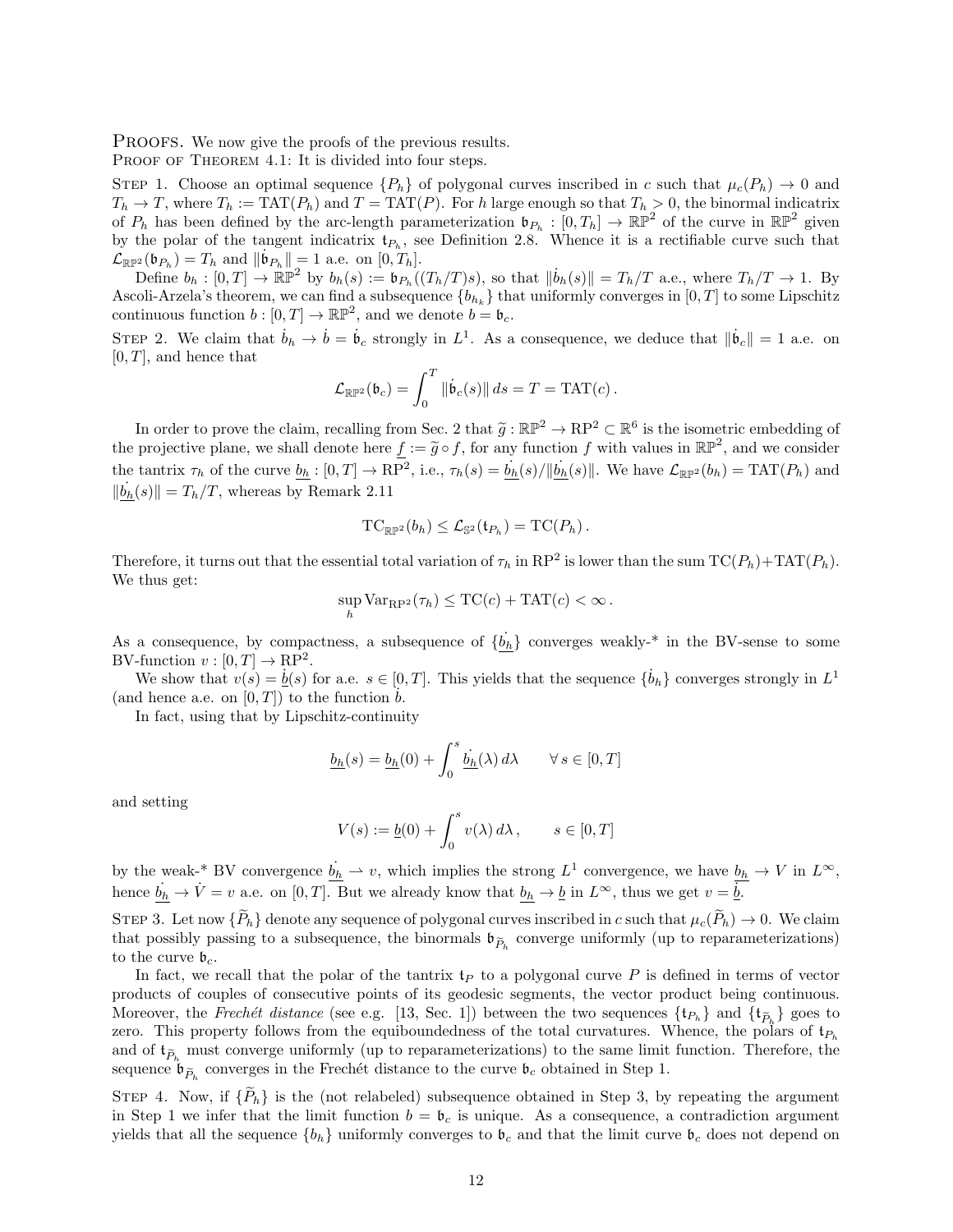the choice of the sequence  ${P_h}$  of inscribed polygonals satisfying  $\mu_c(P_h) \to 0$ . Therefore, the curve  $\mathfrak{b}_c$  is identified by c. Arguing as in Step 2, we finally infer that  $\mathcal{L}_{\mathbb{RP}^2}(b_h) \to \mathcal{L}_{\mathbb{RP}^2}(\mathfrak{b}_c)$ , as required.

PROOF OF THEOREM 4.3: For any given  $s \in ]0, L[$ , since  $||\dot{c}(s)|| = 1$  and  $\ddot{c}(s) \neq 0$ , the binormal is defined by  $\mathfrak{b}(s) := \mathfrak{t}(s) \times \mathfrak{n}(s)$ , with  $\mathfrak{t}(s) := \dot{c}(s)$  and  $\mathfrak{n}(s) := \ddot{c}(s)/\|\ddot{c}(s)\|$ , so that  $\dot{c}(s) \times \ddot{c}(s) \neq 0$  and

$$
\mathfrak{b}(s) = \frac{\dot{c}(s) \times \ddot{c}(s)}{\|\dot{c}(s) \times \ddot{c}(s)\|}.
$$

We thus may and do choose a sequence of polygonals  $\{P_h\}$  inscribed in c such that  $\mu_c(P_h) \to 0$  and (with the notation from Sec. 2 for  $P = P_h$ ) the following properties hold for any  $h \in \mathbb{N}^+$  large enough :

- i) the four points  $v_{i-2} = c(s 2h)$ ,  $v_{i-1} = c(s h)$ ,  $v_i = c(s + h)$ ,  $v_{i+1} = c(s + 2h)$  are consecutive (and interior) vertices of  $P_h$ ;
- ii) the three segments  $\sigma_{i-1} = v_{i-1} v_{i-2}$ ,  $\sigma_i = v_i v_{i-1}$ ,  $\sigma_{i+1} = v_{i+1} v_i$  satisfy  $\sigma_{i-1} \times \sigma_i \neq 0$  $\sigma_i \times \sigma_{i+1} \neq 0_{\mathbb{R}^3}.$

By taking the second order expansions of  $c$  at  $s$ , we get

$$
\sigma_{i-1} = -\dot{c}(s) h + \frac{3}{2} \ddot{c}(s) h^2 + o(h^2),
$$
  
\n
$$
\sigma_i = 2 \ddot{c}(s) h^2 + o(h^2),
$$
  
\n
$$
\sigma_{i+1} = \dot{c}(s) h + \frac{3}{2} \ddot{c}(s) h^2 + o(h^2)
$$

and hence

$$
\sigma_{i-1} \times \sigma_i = 2h^2 \ddot{c}(s) \times \dot{c}(s) + o(h^3), \qquad \sigma_i \times \sigma_{i+1} = 2h^2 \ddot{c}(s) \times \dot{c}(s) + o(h^3).
$$

On account of  $(2.1)$ , we thus get for any h large:

$$
b_{i-1}(h) = \frac{\sigma_{i-1} \times \sigma_i}{\|\sigma_{i-1} \times \sigma_i\|} = -\mathfrak{b}(s) + o(h^3), \quad b_i(h) = \frac{\sigma_i \times \sigma_{i+1}}{\|\sigma_i \times \sigma_{i+1}\|} = -\mathfrak{b}(s) + o(h^3)
$$

so that in particular  $b_i(h) \to -\mathfrak{b}(s)$  as  $h \to \infty$ .

Now, consider the polygonal  $P_h(s)$  given by the union of the segments  $\sigma_1, \ldots, \sigma_{i-1}, \sigma_i$  of  $P_h$ . It turns out that the total absolute torsion of  $P_h(s)$  satisfies  $TAT(P_h(s)) = t_h(s)$  for some number  $t_h(s) \in [0, TAT(P_h)].$ Since  $TAT(P_h) \to TAT(c) \in \mathbb{R}^+$ , possibly passing to a subsequence, the sequence  $\{t_h(s)\}$  converges to some number  $t(s) \in [0, T]$ . By Theorem 4.1, we thus infer that  $b_i(h) \to b_c(t(s))$  as  $h \to \infty$ , whence we obtain  $\mathfrak{b}(s) = -\mathfrak{b}_c(t(s)).$ 

Moreover, since both the end points of the segment  $\sigma_i$  of  $P_h$  converge to  $c(s)$  as  $h \to \infty$ , whereas  $\mu_c(P_h) \to 0$ , by Proposition 3.1 we deduce that  $TAT(P_h(s)) \to TAT(c_{|[0,s]}),$  which yields the equality  $t(s) = TAT(c_{|[0,s]})$ . Since by smoothness of the curve c

$$
\mathrm{TAT}(c_{|[0,s]})=\int_0^s \|\dot{\mathfrak{b}}(\lambda)\|\,d\lambda
$$

recalling that  $\dot{\mathfrak{b}}(\lambda) = -\tau(\lambda) \mathfrak{n}(\lambda)$ , we finally obtain the equality (4.2).

PROOF OF PROPOSITION 4.5: Following the proof of Theorem 4.1, we choose h large enough so that  $C_h := \text{TC}(P_h) > 0$ , and we denote by  $\mathfrak{t}_{P_h} : [0, C_h] \to \mathbb{S}^2$  the arc-length parameterization of the tantrix  $\mathfrak{t}_{P_h}$ , so that  $C_h = \mathcal{L}_{\mathbb{S}^2}(\mathfrak{t}_{P_h})$  and  $\|\mathfrak{t}_{P_h}\| = 1$  a.e. on  $[0, C_h]$ . Since mesh  $P_h \to 0$ , we have  $C_h \to C^-$ , where  $C := TC(c)$ . Setting  $t_h : [0, C] \to \mathbb{S}^2$  by  $t_h(s) := t_{P_h}((C_h/C)s)$ , as in Step 1 we can find a subsequence  $\{t_{h_k}\}$ that uniformly converges in  $[0, C]$  to some Lipschitz continuous function  $t : [0, C] \to \mathbb{S}^2$ . Moreover, as in Steps 3-4 we deduce that t does not depend on the choice of  $\{P_h\}$ , and that all the sequence  $\{t_h\}$  uniformly converges to t, so that the curve  $\mathfrak{t}_c := t$  is identified by c.

We claim that  $\mathcal{L}_{\mathbb{S}^2}(t_c) = C$ . As a consequence, since the equality  $\|\dot{t}_h\| = C_h/C$  a.e. yields that  $\|\dot{t}_c\| \leq 1$ a.e., whereas  $\mathcal{L}_{\mathbb{S}^2}(\mathfrak{t}_c) = \int_0^C \|\dot{\mathfrak{t}}_c(s)\| \, ds$ , we infer that  $\|\dot{\mathfrak{t}}_c\| = 1$  a.e., as required.

It remains to prove the claim. Since  $t = \dot{c}$  is a function of bounded variation, for each h we can find a partition  $\mathcal{D}_h$  of  $[0,L]$  in  $2^h$  intervals  $I_i^h = [s_{i-1}^h, s_i^h]$ , for  $i = 1, \ldots, 2^h$ , satisfying the following properties: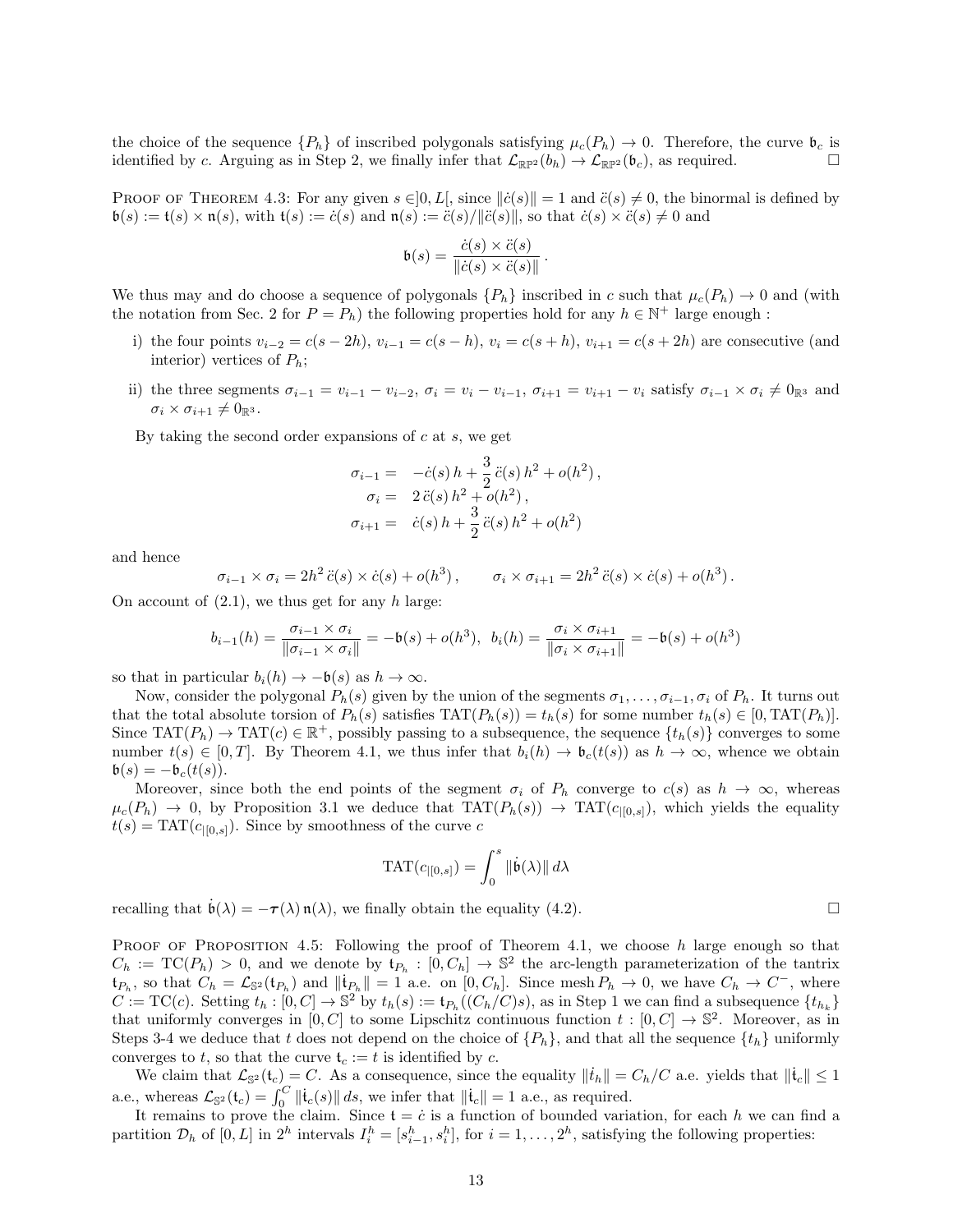- i)  $\mathcal{D}_{h+1}$  is a refinement of  $\mathcal{D}_h$ , and mesh  $\mathcal{D}_h \to 0$  as  $h \to \infty$ ;
- ii) for each i, the end points of the intervals  $I_i^h$  are Lebesgue points of t, with Lebesgue values  $\mathfrak{t}(s_{i-1}^h)$  and  $\mathfrak{t}(s_i^h)\,;$
- iii) if  $f_h: [0, L] \to \mathbb{S}^2$  is the piecewise constant function with  $f_h(s) = \mathfrak{t}(s_i^h)$  for each  $s \in ]s_{i-1}^h, s_i^h[$  and each i, then  $Var_{\mathbb{R}^3}(f_h) \to Var_{\mathbb{R}^3}(t)$ .

Let now  $\gamma_h$  denote the spherical polygonal in  $\mathbb{S}^2$  obtained by connecting the consecutive vertices  $\mathfrak{t}(s_i^h)$ . Then,  $\mathcal{L}_{\mathbb{S}^2}(\gamma_h) = \text{Var}_{\mathbb{S}^2}(\gamma_h) \to \text{Var}_{\mathbb{S}^2}(\mathfrak{t}) = \text{TC}(c)$ . On the other hand, the Frechét distance between the two sequences  $\{t_{P_h}\}\$ and  $\{\gamma_h\}$  goes to zero. Therefore,  $\gamma_h$  converges to  $t_c$  in the Frechét distance. As a consequence, each polygonal  $\gamma_h$  is inscribed in  $\mathfrak{t}_c$ , which yields that  $\mathcal{L}_{\mathbb{S}^2}(\gamma_h) \to \mathcal{L}_{\mathbb{S}^2}(\mathfrak{t}_c)$ , and hence that  $\mathcal{L}_{\mathbb{S}^2}(\mathfrak{t}_c) = \text{TC}(c)$ , which completes the proof.

**Remark 4.9** It turns out that the essential total variation in  $\mathbb{S}^2$  of the tantrix  $\tau_h$  of  $t_h$  is lower than the complete torsion  $CT(P_h)$  in the sense of [1]. Therefore, if in addition the curve c has finite complete torsion in the sense of [1],  $CT(c) < \infty$ , as in Step 3 of the proof of Theorem 4.1 we infer that the derivative  $\dot{t}_c$  is a function of bounded variation, and that  $t_h$  converges to  $\dot{t}_c$  weakly-\* in the BV-sense, and hence a.e. in  $[0, C]$ . We finally recall that a curve with finite total curvature and total absolute torsion may have infinite complete torsion.

PROOF OF PROPOSITION 4.7: Similarly to the proof of Theorem 4.3, for any  $s \in ]0, L[$  we choose  $\{P_h\}$ inscribed in c such that mesh  $P_h \to 0$  and for any  $h \in \mathbb{N}^+$  the two points  $v_{i-1} = c(s-h)$  and  $v_i =$  $c(s+h)$  are consecutive (and interior) vertices of  $P_h$ . We thus get  $\sigma_i := v_i - v_{i-1} = 2\dot{c}(s)h + o(h)$ , whence  $t_i(h) := \sigma_i / ||\sigma_i|| \to \dot{c}(s) = t(s)$  as  $h \to \infty$ . Also, denoting again by  $P_h(s)$  the polygonal corresponding to the segments  $\sigma_1, \ldots, \sigma_{i-1}, \sigma_i$  of  $P_h$ , we have  $TC(P_h(s)) = k_h(s) \in [0, TC(P_h)],$  where  $TC(P_h) \to C \in \mathbb{R}_0^+$ , whence a subsequence of  $\{k_h(s)\}$  converges to some  $k(s) \in [0, C]$ . Proposition 4.5 yields that  $t_i(h) \to t_c(k(s))$ as  $h \to \infty$ , whence we get  $\mathfrak{t}(s) = \mathfrak{t}_c(k(s))$ . We clearly have  $TC(P_h(s)) \to TC(c_{[0,s]})$ , which implies that

$$
k(s) = \mathrm{TC}(c_{|[0,s]}) = \int_0^s \|\dot{\mathbf{t}}(\lambda)\| d\lambda.
$$

Recalling that  $t = k n$ , we finally obtain the equality (4.3).

### 5 Weak normal of a non-smooth curve

We have seen that the curvature of an open polygonal P is a non-negative measure  $\mu_P$  concentrated at the interior vertices of P, whereas the torsion is a signed measure  $\nu_P$  concentrated at the interior segments, see Remark 2.5. Since these two measures are mutually singular, in principle there is no analogous to the classical formula by Fenchel for the (principal) normal of smooth curves in  $\mathbb{R}^3$ , namely

$$
\mathfrak{n} = \mathfrak{b} \times \mathfrak{t}. \tag{5.1}
$$

In this section, following Banchoff [2], a weak notion of normal indicatrix of a polygonal is introduced, Definition 5.2, in such a way that formula (5.1) continues to hold. As a consequence, according to the cited Fenchel's approach, the principal normal of a curve with finite total curvature and absolute torsion is well-defined in a weak sense, Theorem 5.5.

WEAK NORMAL OF POLYGONALS. Let P be an open polygonal in  $\mathbb{R}^3$  with non-degenerate segments. Denoting  $C = TC(P)$  and  $T = TAT(P)$ , we first choose two suitable curves

$$
\widetilde{\mathfrak{t}}_P : [0, C + T] \to \mathbb{RP}^2
$$
,  $\widetilde{\mathfrak{b}}_P : [0, C + T] \to \mathbb{RP}^2$ 

which on one side inherit the properties of the tangent indicatrix and of the binormal indicatrix of  $P$ , respectively, and on the other side take account of the order in which curvature and torsion are defined along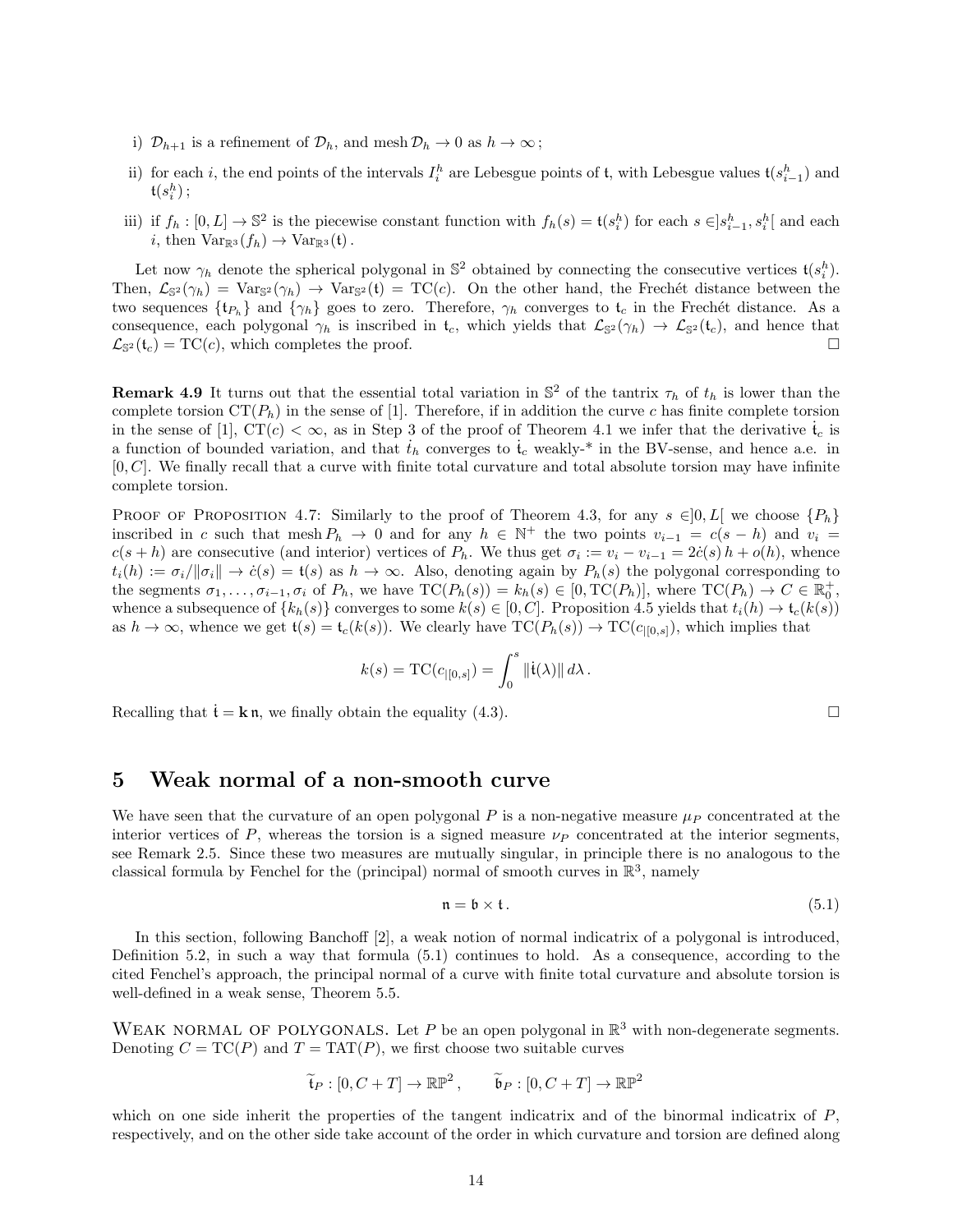P. More precisely, we shall recover the properties

$$
\mathcal{L}_{\mathbb{R}\mathbb{P}^2}(\widetilde{\mathfrak{b}}_P) = \mathrm{TC}_{\mathbb{R}\mathbb{P}^2}(\widetilde{\mathfrak{t}}_P) = \mathrm{TAT}(P), \qquad \mathrm{TC}_{\mathbb{R}\mathbb{P}^2}(\widetilde{\mathfrak{b}}_P) \le \mathcal{L}_{\mathbb{R}\mathbb{P}^2}(\widetilde{\mathfrak{t}}_P) = \mathrm{TC}(P) \tag{5.2}
$$

(where all equalities hold in the case of closed polygonals), which are satisfied (up to a lifting) by the curves  $t_P$  and  $b_P$  defined in Sec. 2. Moreover, in accordance to the mutual singularities of the measures  $\mu_P$  and  $\nu_P$ , see Remark 2.5, one curve is constant when the other one parameterizes a geodesic arc, whose length is equal to the curvature or to the (absolute value of the) torsion at one vertex or segment of P, respectively.

Recalling the notation from Sec. 2, we let  $v_i$ ,  $i = 0, \ldots, n$ , denote the vertices, and  $\sigma_i := [v_{i-1}, v_i]$ ,  $i = 1, \ldots, n$ , the oriented segments of P. Also, we let  $t_i := \sigma_i/\mathcal{L}(\sigma_i) \in \mathbb{S}^2$ , for  $i = 1, \ldots, n$ , and  $\gamma_i$  is a minimal geodesic arc in  $\mathbb{S}^2$  connecting the consecutive points  $t_i$  and  $t_{i+1}$ , for  $i = 1, \ldots, n-1$ . Notice that  $\gamma_i$ is unique when  $t_{i+1} \neq -t_i$ , and it is trivial when  $t_{i+1} = t_i$ . Finally,  $\Gamma_i$  is the geodesic arc in  $\mathbb{RP}^2$  with initial point  $[b_{i-1}]$  and end point  $[b_i]$ , for any  $i = 2, \ldots, n-1$ , where  $b_i$  is the discrete binormal (2.1). Therefore,  $\Gamma_i$  is trivial when  $b_i = \pm b_{i-1}$ . We thus have

$$
TC(P) = \sum_{i=1}^{n-1} \mathcal{L}_{\mathbb{S}^2}(\gamma_i), \qquad TAT(P) = \sum_{i=2}^{n-1} \mathcal{L}_{\mathbb{RP}^2}(\Gamma_i).
$$

**Remark 5.1** In order to explain our construction below, let us choose a lifting  $\hat{b}_P : [0, T] \to \mathbb{S}^2$  of the (continuous) curve  $\mathfrak{b}_P$  from Definition 2.8, and let  $\widehat{b}_i$  and  $\widehat{\Gamma}_i$  denote the points and geodesic arcs corresponding to  $[b_i]$  and  $\Gamma_i$ . For  $i = 1, \ldots, n-1$ , we let  $\widetilde{\gamma}_i = \widehat{b}_i \times \gamma_i$ , i.e.,  $\widetilde{\gamma}_i$  is the oriented geodesic arc in  $\mathbb{S}^2$  obtained by means of the vector product of the lifted discrete binormal  $b_i$  with each point in the support of the arc  $\gamma_i$ . For  $i = 2, \ldots, n-1$ , we also let  $\tilde{\Gamma}_i = \hat{\Gamma}_i \times t_{i+1}$ , i.e.,  $\tilde{\Gamma}_i$  is the oriented geodesic arc in  $\mathbb{S}^2$  obtained by means of the vector product of each point in the support of the lifted arc  $\overline{\Gamma}_i$  with the direction  $t_{i+1}$ .

It turns out that for  $i = 1, \ldots, n-2$ , the final point of  $\widetilde{\gamma}_i$  agrees with the initial point of  $\widetilde{\Gamma}_{i+1}$ , and that the final point of  $\tilde{\Gamma}_{i+1}$  agrees with the initial point of  $\tilde{\gamma}_{i+1}$ . Using this order to join the geodesic arcs, one obtains a rectifiable curve in  $\mathbb{S}^2$  whose total length is equal to the sum of the lengths of  $\mathfrak{t}_P$  and of  $\mathfrak{b}_P$ , i.e., to  $TC(P) + TAT(P)$ . However, since the curve depends on the chosen lifting of the binormal, it is more natural to work in the projective plane. Therefore, we shall consider the geodesic arcs  $[\gamma_i] := \Pi(\gamma_i)$  with end points  $[t_i] := \Pi(t_i)$ , where  $\Pi : \mathbb{S}^2 \to \mathbb{RP}^2$  is the canonical projection.

Recalling that  $C := \text{TC}(P)$  and  $T = \text{TAT}(P)$ , we shall denote for brevity  $C_0 := 0, T_1 := 0$ , and

$$
C_i := \sum_{j=1}^i \mathcal{L}_{\mathbb{S}^2}(\gamma_j), \ \ i = 1, \ldots, n-1, \quad T_i := \sum_{j=2}^i \mathcal{L}_{\mathbb{R}\mathbb{P}^2}(\Gamma_j), \ \ i = 2, \ldots, n-1.
$$

Notice that  $C_i = C_{i-1}$  if  $\gamma_i$  is trivial, i.e., when  $t_{i+1} = t_i$ , and that  $T_i = T_{i-1}$  when  $\Gamma_i$  is trivial, i.e., when  $b_i = \pm b_{i-1}.$ 

- We define  $\widetilde{\mathfrak{t}}_P : [0, C + T] \to \mathbb{RP}^2$  and  $\widetilde{\mathfrak{b}}_P : [0, C + T] \to \mathbb{RP}^2$  as follows:
- i) t<sub>P</sub> parameterizes with velocity one the oriented geodesic arc [ $\gamma_i$ ] on the interval [ $C_{i-1} + T_i, C_i + T_i$ ], for  $i = 1, ..., n - 1$  such that  $\gamma_i$  is non-trivial;
- ii)  $\mathfrak{t}_P$  is constantly equal to  $[t_i]$  on the interval  $[C_{i-1} + T_{i-1}, C_{i-1} + T_i]$ , for  $i = 2, ..., n-2$ ;
- iii)  $\mathfrak{b}_P$  is constantly equal to  $[b_i]$  on the interval  $[C_{i-1} + T_i, C_i + T_i]$ , for  $i = 1, ..., n-1$ ;
- iv) b<sub>P</sub> parameterizes with velocity one the oriented geodesic arc  $\Gamma_i$  on the interval  $[C_{i-1} + T_{i-1}, C_{i-1} + T_i]$ , for  $i = 2, \ldots, n-2$  such that  $\Gamma_i$  is non-trivial.

The functions  $\tilde{t}_P$  and  $\tilde{b}_P$  are both continuous, and property (5.2) is readily checked. Furthermore, it turns out that the unit vectors  $\tilde{\mathfrak{t}}_P(s)$  and  $\tilde{\mathfrak{b}}_P(s)$  are orthogonal, for a.e.  $s \in [0, C + T]$ . As a consequence, we are able to define the weak normal according to the formula (5.1).

**Definition 5.2** Normal indicatrix of the polygonal P is the curve  $\mathfrak{n}_P : [0, C + T] \to \mathbb{RP}^2$  (see Figure 2) given by the pointwise vector product

$$
\mathfrak{n}_P(s) := \widetilde{\mathfrak{b}}_P(s) \times \widetilde{\mathfrak{t}}_P(s) \in \mathbb{RP}^2, \qquad s \in [0, T + C].
$$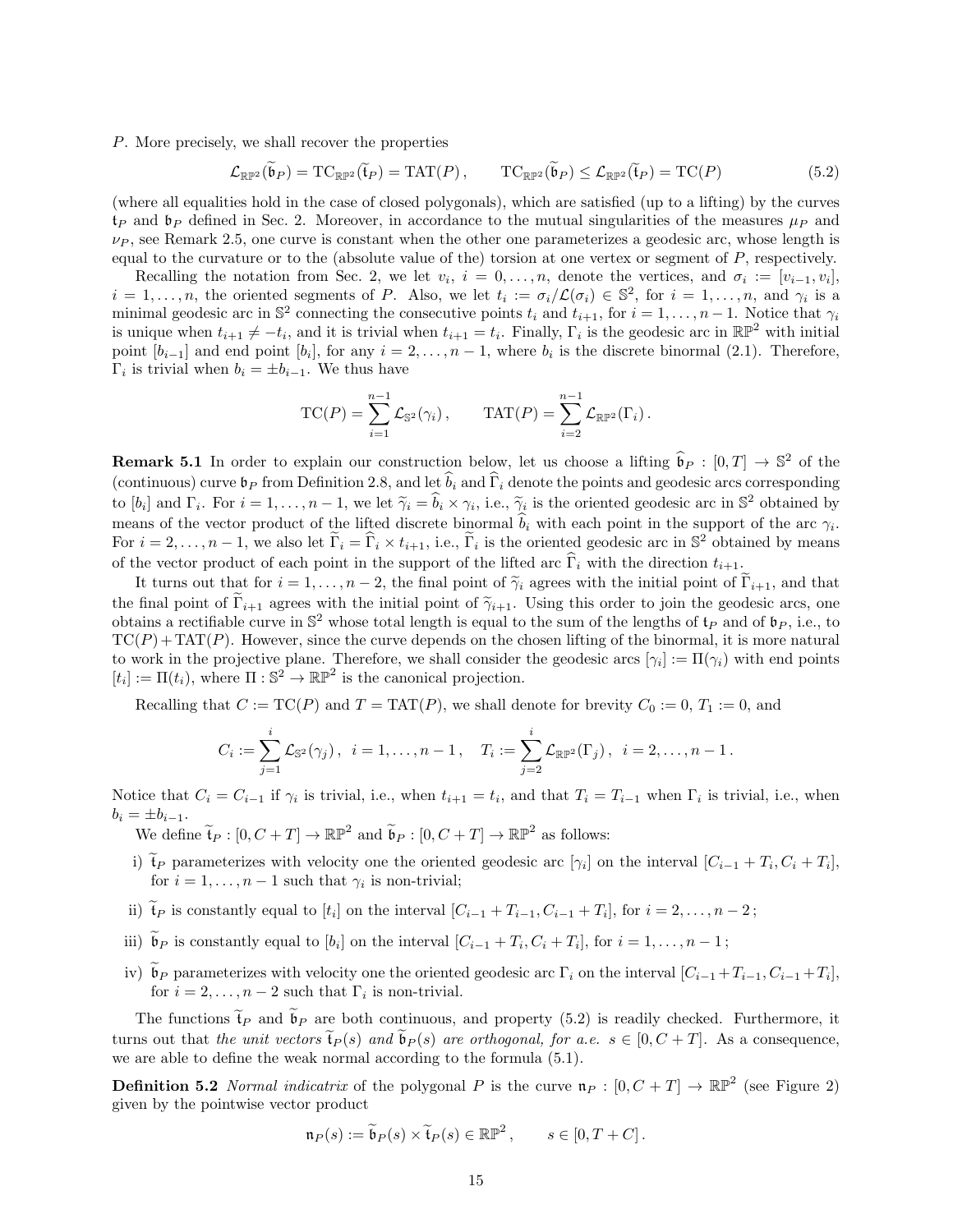

Figure 2: The weak normal indicatrix of the curve whose tangent and binormal indicatrix are those in Figure 1 of page 7. Again, for the sake of the illustration we consider one of the two liftings of the normal indicatrix into the sphere  $\mathbb{S}^2$ .

For closed polygonals, the above notation is modified in a straightforward way, arguing as in Remark 2.6.

Remark 5.3 By the definition, it turns out that

$$
\mathcal{L}_{\mathbb{RP}^2}(\mathfrak{n}_P) = \mathcal{L}_{\mathbb{RP}^2}(\widetilde{\mathfrak{t}}_P) + \mathcal{L}_{\mathbb{RP}^2}(\widetilde{\mathfrak{b}}_P) = \mathrm{TC}(P) + \mathrm{TAT}(P).
$$

Notice that, the curvature and torsion of  $P$  being mutually singular measures, see Remark 2.5, the above equality is the analogous in the category of polygonals to the integral formulas

$$
\int_c \|\dot{\mathbf{n}}(s)\| ds = \int_c \sqrt{\mathbf{k}^2(s) + \tau^2(s)} ds,
$$
\n
$$
\int_c \mathbf{k}(s) ds = \mathrm{TC}(c), \qquad \int_c |\tau(s)| ds = \mathrm{TAT}(c)
$$

for smooth curves  $c$ , which clearly follow from the Frenet-Serret formulas  $(3.2)$ .

Moreover, we have  $\|\mathbf{n}_P(s)\| = 1$  for a.e.  $s \in [0, C + T]$ . In fact, by the definition of  $\widetilde{\mathbf{t}}_P$  and  $\widetilde{\mathbf{b}}_P$ , we get:

- i) for  $i = 1, ..., n-1$  and  $s \in ]C_{i-1} + T_i, C_i + T_i[$ , we have  $\widetilde{\mathfrak{b}}_P(s) \equiv [b_i] \in \mathbb{RP}^2$  and hence  $\mathfrak{n}_P(s) = [b_i] \times \widetilde{\mathfrak{t}}_P(s)$ , where  $\|\tilde{\mathbf{t}}_P(s)\| = 1$  and  $[b_i]$  is orthogonal to  $\tilde{\mathbf{t}}_P(s)$ , if  $\gamma_i$  is non-trivial;
- ii) for  $i = 2, \ldots, n-2$  and  $s \in ]C_{i-1} + T_{i-1}, C_{i-\frac{1}{\sim}} + T_i[$  we have  $\widetilde{\mathfrak{t}}_c(s) \equiv [t_i]$  and hence  $\mathfrak{n}_P(s) = \widetilde{\mathfrak{b}}_P(s) \times [t_i],$ where  $\|\tilde{\mathfrak{b}}_P(s)\| = 1$  and  $[t_i]$  is orthogonal to  $\tilde{\mathfrak{b}}_P(s)$ , if  $\Gamma_i$  is non-trivial.

**Remark 5.4** Notice that the turning angle in  $\mathbb{RP}^2$  of the curve  $\mathfrak{n}_P$  is equal to  $\pi/2$  at each "non-trivial" vertex of  $\mathfrak{n}_P$ . Indeed, from a vertex of  $\mathfrak{n}_P$  we move by rotating either around  $\mathfrak{t}_\alpha$  or  $\mathfrak{b}_\beta$  ( $\beta = \alpha$  or  $\beta = \alpha - 1$ ), where  $\mathfrak{t}_{\alpha} \perp \mathfrak{b}_{\beta}$ , hence the two curves are orthogonal. More precisely, for  $i = 1, \ldots, n-1$ , if both the geodesic arcs  $[\gamma_i]$  and  $\Gamma_{i+1}$  are non-degenerate, they meet orthogonally at the vertex  $\mathfrak{n}_P(C_i + T_i)$  of  $\mathfrak{n}_P$ . Similarly, for any  $i = 2, \ldots, n-2$  such that both the geodesic arcs  $\Gamma_{i+1}$  and  $[\gamma_{i+1}]$  are non-degenerate, they meet orthogonally at the vertex  $\mathfrak{n}_P (C_i + T_{i-1}).$ 

WEAK NORMAL OF CURVES. In the same spirit as in Theorem 4.1, for non-smooth curves (that may have points of return or planar pieces) we now obtain our second main result. In view of Remark 4.9, we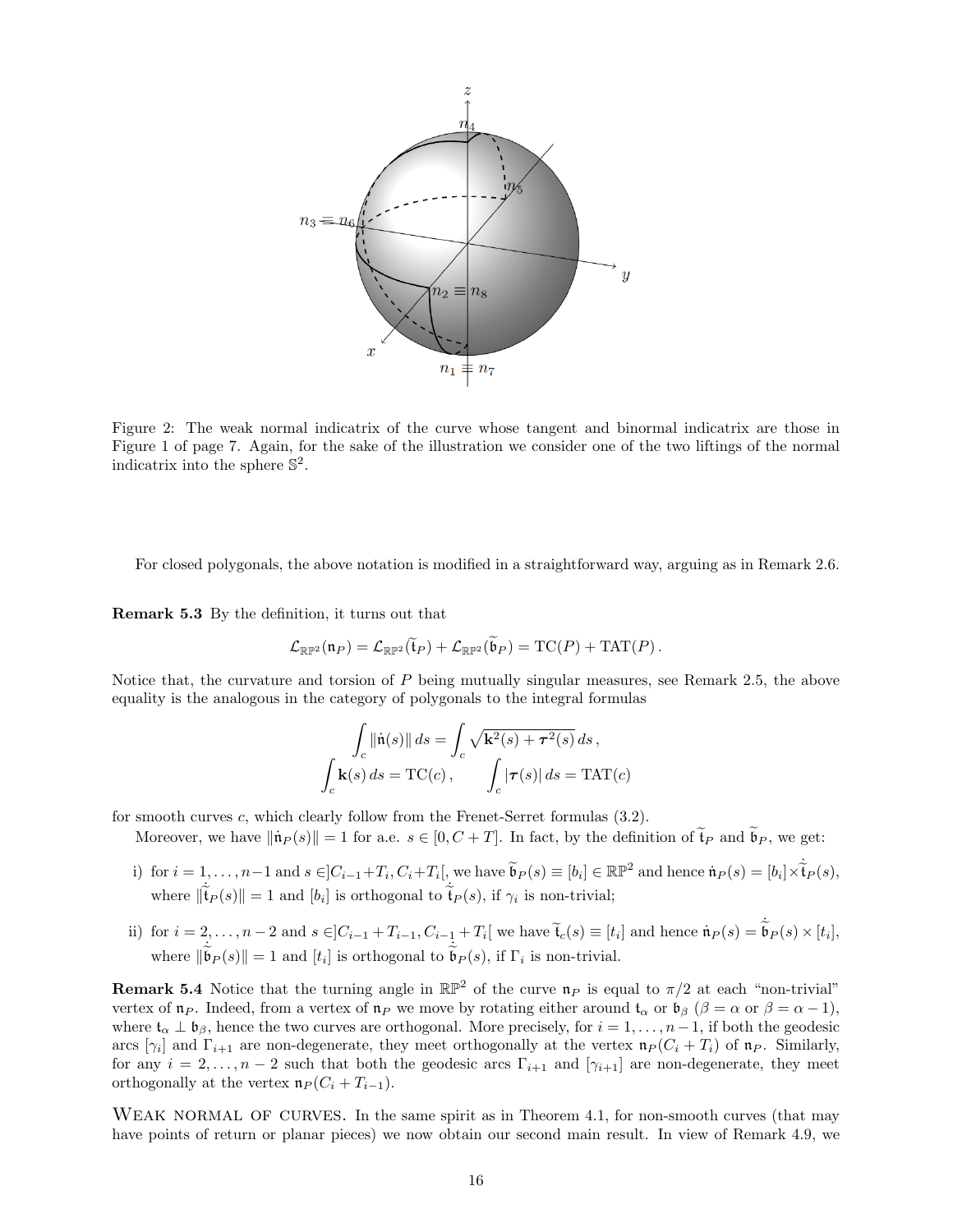need the stronger assumption that the curve has finite complete torsion  $CT(c)$  in the sense of [1]. To this purpose, we recall that the implication  $CT(c) < \infty \implies TAT(c) < \infty$  holds true in general, whereas the implication  $CT(c) < \infty \Longrightarrow TC(c) < \infty$  is satisfied provided that the curve has no points of return.

**Theorem 5.5** Let c be a curve in  $\mathbb{R}^3$  with finite total curvature  $C := \text{TC}(c)$ , finite complete torsion  $\text{CT}(c)$ , and finite total absolute torsion  $T := TAT(c)$ . There exists a rectifiable curve  $\mathfrak{n}_c : [0, C + T] \to \mathbb{RP}^2$ parameterized by arc-length, so that  $\mathcal{L}_{\mathbb{RP}^2}(\mathfrak{n}_c) = C + T$ , satisfying the following property. For any sequence  ${P_h}$  of inscribed polygonal curves, let  $n_h : [0, C + T] \to \mathbb{RP}^2$  denote the parameterization with constant velocity of the normal indicatrix  $\mathfrak{n}_{P_h}$  of  $P_h$ , see Definition 5.2. If  $\mu_c(P_h) \to 0$ , then  $n_h \to \mathfrak{n}_c$  uniformly on  $[0, C + T]$  and  $\mathcal{L}_{\mathbb{RP}^2}(n_h) \to \mathcal{L}_{\mathbb{RP}^2}(\mathfrak{n}_c)$ .

PROOF: We clearly may and do assume that each  $P_h$  has non-degenerate segments. By Definition 5.2, setting  $C_h = \text{TC}(P_h)$  and  $T_h = \text{TAT}(P_h)$ , the normal indicatrix of  $P_h$  is the curve  $\mathfrak{n}_{P_h} : [0, C_h + T_h] \to \mathbb{RP}^2$ given by  $\mathfrak{n}_{P_h}(s) := \mathfrak{b}_{P_h}(s) \times \mathfrak{t}_{P_h}(s)$ , so that  $\mathcal{L}_{\mathbb{R}\mathbb{P}^2}(\mathfrak{n}_{P_h}) = C_h + T_h$ , and  $\|\mathfrak{n}_{P_h}\| = 1$  a.e. on  $[0, C_h + T_h]$ . Also, condition  $\mu_c(P_h) \to 0$  yields that  $C_h \to C$  and  $T_h \to T$ .

Setting  $n_h : [0, C + T] \to \mathbb{RP}^2$  by  $n_h(s) := \mathfrak{n}_{P_h}((C_h + T_h)s/(C + T))$ , as before we deduce that possibly passing to a subsequence, the sequence  $\{n_h\}$  uniformly converges to some Lipschitz continuous function  $\mathfrak{n}_c : [0, C+T] \to \mathbb{RP}^2.$ 

We claim that  $\|\dot{\mathbf{n}}_c\| = 1$  a.e. in  $[0, C + T]$ . This yields that

$$
\mathcal{L}_{\mathbb{RP}^2}(\mathfrak{n}_c) = \int_0^{C+T} \left\| \dot{\mathfrak{n}}_c(s) \right\| ds = C + T = \mathrm{TC}(c) + \mathrm{TAT}(c) \,.
$$

For this purpose, we note that by Definition 5.2 we have  $n_h(s) = \tilde{b}_h(s) \times \tilde{t}_h(s)$  for each  $s \in [0, T + C]$ , where

$$
\widetilde{b}_h(s) := \widetilde{\mathfrak{b}}_{P_h}((C_h + T_h)s/(C + T)), \qquad \widetilde{t}_h(s) := \widetilde{\mathfrak{t}}_{P_h}((C_h + T_h)s/(C + T)).
$$

As in Theorem 4.1 and Proposition 4.5, using that (by Remark 2.11) we again have:

$$
\mathcal{L}_{\mathbb{RP}^2}(\widetilde{b}_h) = \mathrm{TC}_{\mathbb{RP}^2}(\widetilde{t}_h) = \mathrm{TAT}(P_h), \qquad \mathrm{TC}_{\mathbb{RP}^2}(\widetilde{b}_h) \leq \mathcal{L}_{\mathbb{RP}^2}(\widetilde{t}_h) = \mathrm{TC}(P_h),
$$

we deduce that (possibly passing again to a subsequence)  $b_h \to b$  and  $\tilde{t}_h \to \tilde{t}$  strongly in  $L^1$  (and uniformly) to some continuous functions with bounded variation  $\tilde{b}, \tilde{t} : [0, C + T] \to \mathbb{RP}^2$ , and that the approximate derivatives  $\tilde{b}_h \to \tilde{b}$  and  $\tilde{t}_h \to \tilde{t}$  a.e. on  $[0, C + T]$ , see Remark 4.9. This yields that  $\mathfrak{n}_c(s) = \tilde{b}(s) \times \tilde{t}(s)$  and hence:

$$
\lim_{h \to \infty} \dot{n}_h(s) = \lim_{h \to \infty} (\dot{\tilde{b}}_h(s) \times \tilde{t}_h(s) + \tilde{b}_h(s) \times \dot{\tilde{t}}_h(s))
$$
  
=  $(\dot{\tilde{b}}(s) \times \tilde{t}(s) + \tilde{b}(s) \times \dot{\tilde{t}}(s)) = \dot{\mathfrak{n}}_c(s)$ 

for a.e.  $s \in [0, C + T]$ . But we already know that  $\|\dot{n}_h(s)\| = (C_h + T_h)/(C + T)$  for a.e. s, where  $C_h \to C$ and  $T_h \to T$ , whence the claim is proved.

We now show that the limit function  $\mathfrak{n}_c$  does not depend on the initial choice of the approximating sequence  ${P_h}$ . As a consequence, as before we conclude that the weak normal  $\mathfrak{n}_c$  only depends on c, and that the whole sequence  $\{n_h\}$  converges to  $\mathfrak{n}_c$ .

In fact, if we choose another sequence of polygonals  $\{P_h^{(1)}\}$  $\{b_{P_h^{(1)}}\}$ , we know that the sequences  $\{b_{P_h^{(1)}}\}$  and  $\{\tilde{t}_{P_h^{(1)}}\}$ take the same limit as the one of the sequences  $\{b_{P_h}\}\$  and  $\{\tilde{t}_{P_h}\}\$ , respectively. Moreover, the corresponding limit function  $\mathfrak{n}_c^{(1)}$  has length equal to the length of  $\mathfrak{n}_c$  on each interval  $I \subset [0, C + T]$ , and hence the same property holds true for the corresponding couples of functions  $\hat{b}$ ,  $\hat{b}^{(1)}$  and  $\hat{t}$ ,  $\hat{t}^{(1)}$ , respectively. These facts imply that  $\mathfrak{n}_c^{(1)} = \mathfrak{n}_c$ , as required.

**Remark 5.6** On account of Remark 5.4, denoting by  $\tau_h$  the tantrix of the curve  $\underline{n}_h := \widetilde{g}(n_h)$  in RP<sup>2</sup>, in approximate the tantrix of the curve  $\underline{n}_h := \widetilde{g}(n_h)$  in RP<sup>2</sup>, in general we do not have  $\sup_h \text{Var}_{\text{RP}^2}(\tau_h) < \infty$ . Therefore, we cannot argue as in Theorem 4.1 to conclude that the sequence  $\dot{n}_h$  converges weakly in the BV-sense (and hence strongly in  $L^1$ ) to the function  $\dot{n}_c$ . Actually, the derivative  $\dot{n}_c$  of the weak normal  $n_c$  is not a function with bounded variation, in general.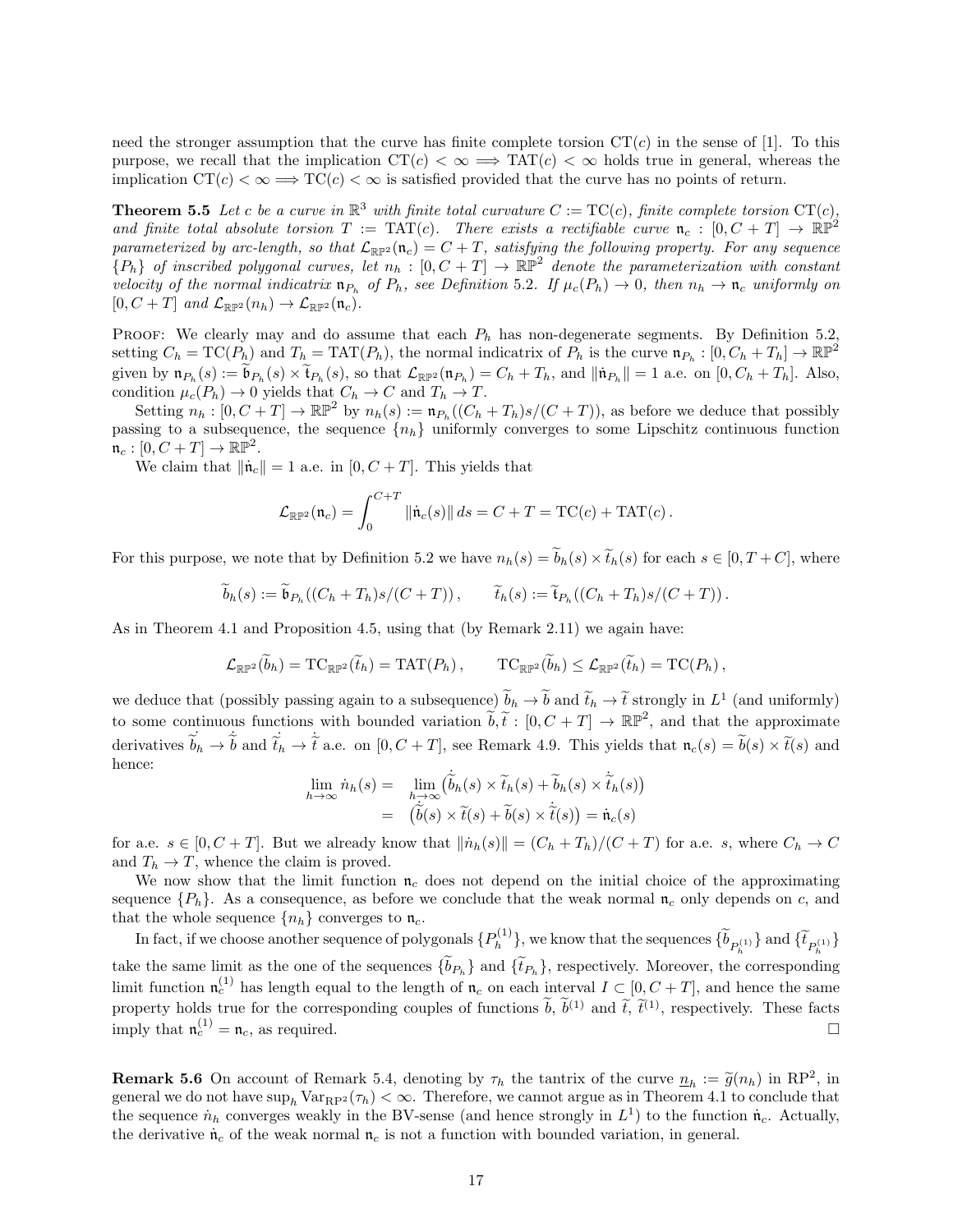#### THE CASE OF SMOOTH CURVES. We finally have:

**Proposition 5.7** Let  $c : [0, L] \to \mathbb{R}^3$  be a smooth curve satisfying the hypotheses of Theorem 4.3, so that  $L = \mathcal{L}(c), C = \text{TC}(c), \text{ and } T = \text{TAT}(c)$  are finite. Let  $s : [0, C + T] \to [0, L]$  be the inverse of the increasing and bijective function  $t : [0, L] \rightarrow [0, C + T]$  given by

$$
t(s) := \int_0^s (\mathbf{k}(\lambda) + |\boldsymbol{\tau}(\lambda)|) d\lambda, \qquad s \in [0, L]
$$
 (5.3)

where  $\mathbf{k}(\lambda)$  and  $\boldsymbol{\tau}(\lambda)$  are the curvature and torsion of the curve c at the point  $c(\lambda)$ . Then the principal normal  $\mathfrak n$  in  $\mathbb S^2$  of the curve c, and the curve  $\mathfrak n_c$  in  $\mathbb{RP}^2$  given by Theorem 4.1, are linked by the formula:

$$
[\mathfrak{n}(s(t))] = \mathfrak{n}_c(t) \in \mathbb{RP}^2 \qquad \forall \, t \in [0, C + T]. \tag{5.4}
$$

PROOF: For any given  $s \in ]0, L[$ , we choose a sequence  $\{P_h\}$  as in the proof of Theorem 4.3, and we correspondingly denote:

$$
b_i(h) := \frac{\sigma_i \times \sigma_{i+1}}{\|\sigma_i \times \sigma_{i+1}\|}, \qquad t_i(h) := \frac{\sigma_i}{\|\sigma_i\|}.
$$

Letting  $t_h(s) := \text{TC}(P_h(s)) + \text{TAT}(P_h(s))$ , this time we infer that (possibly passing to a subsequence)  $t_h(s) \to t(s) := \text{TC}(c_{|[0,s]}) + \text{TAT}(c_{|[0,s]})$ , so that  $t(s)$  satisfies the formula (5.3). As a consequence, arguing as in the proofs of Theorem 4.3 and Proposition 4.7, on account of Theorem 5.5 this time we get:

$$
\lim_{h\to\infty}[b_i(h)\times t_i(h)] = \mathfrak{n}_c(t(s)).
$$

Since  $b_i(h) \to \mathfrak{b}(s)$  and  $t_i(h) \to \mathfrak{t}(s)$ , we also have  $b_i(h) \times t_i(h) \to \mathfrak{n}(s)$ , so that formula (5.4) holds. We omit any further detail.  $\square$ 

# 6 On the spherical indicatrices of smooth curves

The trihedral  $(t, n, b)$  is well-defined everywhere in the case of regular curves  $\gamma$  in  $\mathbb{R}^3$  of class  $C^2$  such that  $\gamma'(t)$  and  $\gamma''(t)$  are always independent vectors, and the Frenet-Serret formulas (3.2) hold true if in addition  $\gamma$  is of class  $C^3$ .

Fenchel in [6] used a geometric approach in order to define (under weaker hypotheses on the curve) the osculating plane. He chooses the binormal b as a smooth function. Therefore, the principal normal is the smooth function given by  $\mathfrak{n} = \mathfrak{b} \times \mathfrak{t}$ . The Frenet-Serret formulas continue to hold, but this time the curvature may vanish and even be negative. He also calls k-inflection or  $\tau$ -inflection a point of the curve where the curvature or the torsion changes sign, respectively.

By using an analytical approach, we recover some of the ideas by Fenchel in order to define the binormal (and principal normal). In general, it turns out that the binormal and normal fail to be continuous at the inflection points (see Example 6.3). However, both the binormal and normal are continuous when seen as functions in the projective plane  $\mathbb{RP}^2$ .

For this purpose, in the sequel we shall assume that  $\gamma : [a, b] \to \mathbb{R}^3$  satisfies the following properties:

- i)  $\gamma$  is differentiable at each  $t \in [a, b]$  and  $\gamma'(t) \neq 0_{\mathbb{R}^3}$ , i.e.,  $\gamma$  is a regular curve;
- ii) for each  $t_0 \in ]a, b[$ , the function  $\gamma$  is of class  $C^n$  in a neighborhood of  $t_0$ , for some  $n \geq 2$ , and  $\gamma^{(n)}(t_0) \neq$  $0_{\mathbb{R}^3}$ , but  $\gamma^{(k)}(t_0) = 0_{\mathbb{R}^3}$  for  $2 \le k \le n - 1$ , if  $n \ge 3$ .

We thus denote by  $c(s) := \gamma(t(s))$  the arc-length parameterization of the curve  $\gamma$ , i.e.,  $t(s) = s(t)^{-1}$ , with  $s(t) := \int_a^t ||\dot{\gamma}(\lambda)|| d\lambda \in [0, L],$  where  $L := \mathcal{L}(\gamma)$ .

**Proposition 6.1** Under the above assumptions, the Frenet-Serret frame  $(t, \mathfrak{b}, \mathfrak{n})$  is well-defined for each  $s_0 \in [0, L]$  by:

$$
\mathfrak{t}(s_0) := \dot{c}(s_0), \qquad \mathfrak{b}(s_0) := \frac{\dot{c}(s_0) \times c^{(n)}(s_0)}{\|c^{(n)}(s_0)\|},
$$
  
\n
$$
\mathfrak{n}(s_0) := \mathfrak{b}(s_0) \times \mathfrak{t}(s_0) = \frac{c^{(n)}(s_0)}{\|c^{(n)}(s_0)\|}
$$
\n(6.1)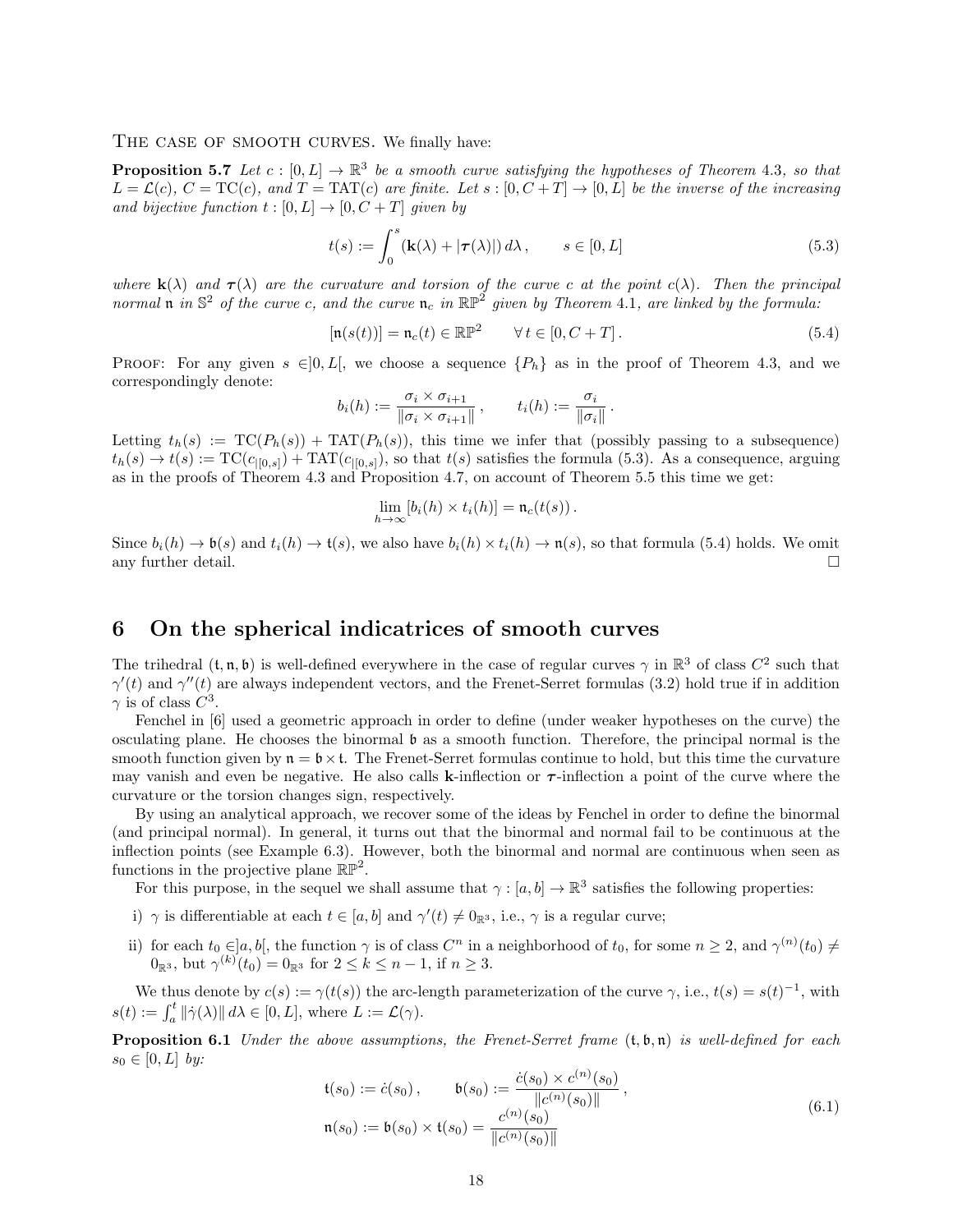where  $s_0 = s(t_0)$  and  $n \geq 2$  is given as above. Furthermore,  $\ddot{c}(s_0) = 0_{\mathbb{R}^3}$  at a finite or countable set of points, and if  $\ddot{c}(s_0) \neq 0_{\mathbb{R}^3}$ , then  $\mathfrak{n}(s_0) = \ddot{c}(s_0)/\|\ddot{c}(s_0)\|$ . Finally, [b] and [n] are continuous functions with values in  $\mathbb{RP}^2$ .

PROOF: We set  $t(s) := \dot{c}(s)$  for each s. If  $\ddot{c}(s_0) = 0_{\mathbb{R}^3}$ , then for some  $n \geq 3$  and for h small (and non-zero) we have

$$
\ddot{c}(s_0 + h) = c^{(n)}(s_0) \frac{h^{n-2}}{(n-2)!} + o(h^{n-2}).
$$
\n(6.2)

This implies that  $\ddot{c}(s) = 0_{\mathbb{R}^3}$  only at isolated points  $s \in [0, L]$ , hence at an at most countable set.

If  $\ddot{c}(s_0) \neq 0_{\mathbb{R}^3}$ , one defines as usual  $\mathfrak{n}(s_0) := \ddot{c}(s_0)/\|\ddot{c}(s_0)\|$  and  $\mathfrak{b}(s_0) := \dot{c}(s_0) \times \ddot{c}(s_0)/\|\ddot{c}(s_0)\|$ . In fact, the orthogonality property  $\dot{c}(s_0) \bullet \ddot{c}(s_0) = 0$  yields that  $(\dot{c}(s_0) \times \ddot{c}(s_0)) \times \dot{c}(s_0) = \ddot{c}(s_0)$ .

If  $\ddot{c}(s_0) = 0_{\mathbb{R}^3}$ , for h small we have  $\dot{c}(s_0 + h) \bullet \ddot{c}(s_0 + h) = 0_{\mathbb{R}^3}$ . Letting  $h \to 0$ , we obtain that  $c(s_0) \bullet c^{(n)}(s_0) = 0_{\mathbb{R}^3}$ , whence  $\dot{c}(s_0) \times c^{(n)}(s_0) \neq 0_{\mathbb{R}^3}$  and  $\|\dot{c}(s_0) \times c^{(n)}(s_0)\| = \|c^{(n)}(s_0)\| > 0$ . As a consequence, the binormal is well-defined at  $s_0$  such that  $\ddot{c}(s_0) = 0_{\mathbb{R}^3}$  by the limit

$$
\mathfrak{b}(s_0) = \lim_{h \to 0} \mathfrak{b}(s_0 + h) = \lim_{h \to 0} \frac{\dot{c}(s_0 + h) \times \ddot{c}(s_0 + h)}{\|\dot{c}(s_0 + h) \times \ddot{c}(s_0 + h)\|} = \frac{\dot{c}(s_0) \times c^{(n)}(s_0)}{\|c^{(n)}(s_0)\|}
$$

and the principal normal is then defined by letting  $\mathfrak{n}(s_0) := \mathfrak{b}(s_0) \times \mathfrak{t}(s_0)$ , where this time the orthogonality property  $\dot{c}(s_0) \bullet c^{(n)}(s_0) = 0$  as yields that

$$
\mathfrak{n}(s_0) = \frac{(\dot{c}(s_0) \times c^{(n)}(s_0)) \times \dot{c}(s_0)}{\|c^{(n)}(s_0)\|} = \frac{c^{(n)}(s_0)}{\|c^{(n)}(s_0)\|}.
$$

Finally, we observe that where  $\ddot{c} \neq 0_{\mathbb{R}^3}$ , both n and b are continuous (as functions valued in  $\mathbb{S}^2$ , hence also as functions valued in  $\mathbb{RP}^2$ ). Therefore, the problematic points are where  $\ddot{c} = 0_{\mathbb{R}^3}$ , which is a set of isolated points. At one of these point,  $n(s_0)$  is ideally given by the limit of  $\ddot{c}(s_0 + h)/\|\ddot{c}(s_0 + h)\|$ , as  $h \to 0$ . Using equation  $(6.2)$ , it is easy to see that, depending on the parity of the derivative order n, either the right and left limits coincide (thus the limit exists, and  $\bf{n}$  is continuous at  $s_0$ ) or they are opposite to one another. Hence  $\mathfrak n$  and  $\mathfrak b$  may not be continuous as sphere-valued functions, but they are continuous as projective-valued function, since their directions are well defined and continuous.

**Remark 6.2** If in addition we assume that  $\gamma$  is of class  $C^3$ , it turns out that the Frenet-Serret formulas (3.2) hold true outside the at most countable set of inflection points. In fact, we have seen that  $\ddot{c}(s) = 0_{\mathbb{R}^3}$ only at isolated points  $s \in [0, L]$ .

**Example 6.3** Let  $c: [-1, 1] \to \mathbb{R}^3$  be a regular curve with derivative

$$
\dot{c}(s) = \frac{1}{\sqrt{2}} \left( 1, s^2, \sqrt{1 - s^4} \right), \quad s \in [-1, 1]
$$

so that  $\|\dot{c}(s)\| \equiv 1$  and hence  $t(s) = \dot{c}(s)$ . For  $s \in ]-1,1[$ , we compute

$$
\ddot{c}(s) = \frac{\sqrt{2}s}{\sqrt{1-s^4}} \left(0, \sqrt{1-s^4}, -s^2\right), \quad c^{(3)}(s) = \sqrt{2} \left(0, 1, \frac{s^2(s^4-3)}{(1-s^4)^{3/2}}\right).
$$

Therefore, if  $0 < |s| < 1$  we have  $\ddot{c}(s) \neq 0_{\mathbb{R}^3}$  and hence

$$
\mathfrak{n}(s) = \frac{s}{|s|} \left(0, \sqrt{1 - s^4}, -s^2\right), \quad \mathfrak{b}(s) = \frac{s}{|s|} \frac{1}{\sqrt{2}} \left(-1, s^2, \sqrt{1 - s^4}\right).
$$

In particular, the normal and binormal can be extended by continuity at  $s = \pm 1$  by letting  $\mathfrak{n}(\pm 1) := (0, 0, \mp 1)$ and  $\mathfrak{b}(\pm 1) := 2^{-1/2}(\mp 1, \pm 1, 0).$ 

Furthermore, for  $0 < |s| < 1$  we get:

$$
\mathbf{k}(s) := \|\ddot{c}(s)\| = \frac{\sqrt{2}|s|}{\sqrt{1-s^4}}, \quad \tau(s) := \frac{(\dot{c}(s) \times \ddot{c}(s)) \bullet c^{(3)}(s)}{\|\ddot{c}(s)\|^2} = -\frac{\sqrt{2}s}{\sqrt{1-s^4}}
$$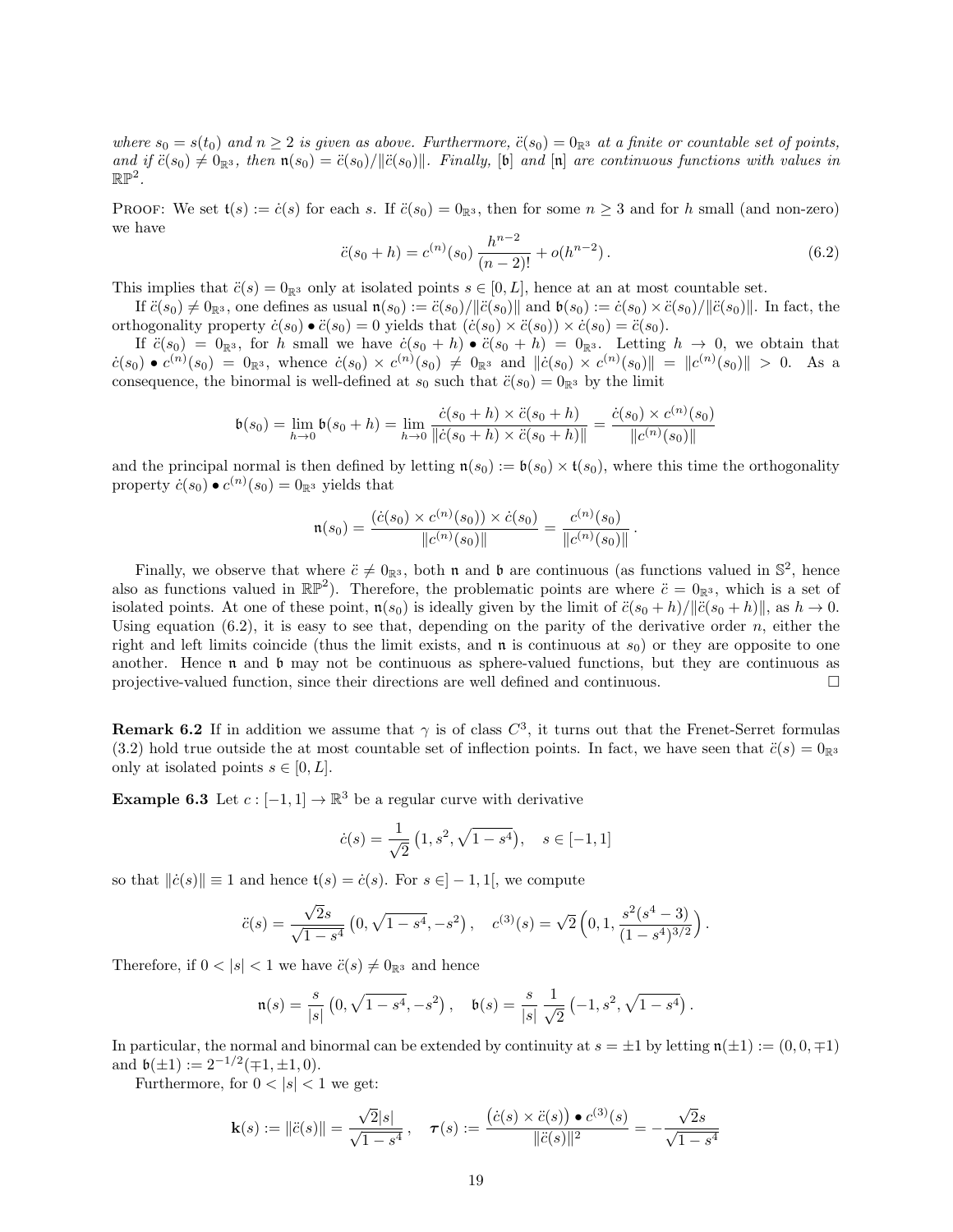and hence  $\mathbf{k}(s) \to 0$  and  $\tau(s) \to 0$  as  $s \to 0$ , whereas both **k** and  $\tau$  are summable functions in  $L^1(-1,1)$ . Moreover, the Frenet-Serret formulas (3.2) hold true in the open intervals  $]-1,0[$  and  $]0,1[$ .

Since  $t(0) = 2^{-1/2}(1,0,1)$ ,  $\ddot{c}(0) = 0_{\mathbb{R}^3}$ , and  $c^{(3)}(0) = 2^{-1/2}(0,1,0)$ , by using the formulas in  $(6.1)$  we get:

$$
\mathfrak{b}(0) := \frac{\dot{c}(0) \times c^{(3)}(0)}{\|c^{(3)}(0)\|} = \frac{1}{\sqrt{2}} (-1, 0, 1), \quad \mathfrak{n}(0) := \mathfrak{b}(0) \times \mathfrak{t}(0) = (0, 1, 0)
$$

and hence both the unit normal and binormal are not continuous at  $s = 0$ . However, since  $[\mathfrak{n}(s)] \to [\mathfrak{n}(0)]$ and  $[\mathfrak{b}(s)] \to [\mathfrak{b}(0)]$  as  $s \to 0$ , they are both continuous as functions with values in  $\mathbb{RP}^2$ .

We finally compute the total curvature and the total absolute torsion of c. With  $t = s^2$ , we have:

$$
TC(c) = \int_{-1}^{1} \mathbf{k}(s) ds = \int_{-1}^{1} \frac{\sqrt{2}|s|}{\sqrt{1 - s^4}} ds = \sqrt{2} \int_{0}^{1} \frac{1}{\sqrt{1 - t^2}} dt = \frac{\pi}{\sqrt{2}}
$$

and similarly

TAT(c) = 
$$
\int_{-1}^{1} |\tau(s)| ds = \int_{-1}^{1} \frac{\sqrt{2}|s|}{\sqrt{1-s^4}} ds = \frac{\pi}{\sqrt{2}}
$$
.

In fact, c is regular at  $s = 0$ , so that there is no turning angle at  $c(0)$ , whereas  $\mathfrak{b}(0-) = -\mathfrak{b}(0+)$ , so that also the total absolute torsion is zero at  $c(0)$ . On the other hand, due to the occurrence of an inflection point at c(0), the complete torsion in the sense of Alexandrov-Reshetnyak [1] yields a contribution equal to  $\pi$  at  $c(0)$ , so that  $CT(c) = TAT(c) + \pi$ .

Remark 6.4 We finally point out that with the above assumptions, the statements of Theorem 4.3, Proposition 4.7, and Proposition 5.7 continue to hold. More precisely, using that the non-negative curvature  $\mathbf{k}(\lambda)$ and the torsion  $\tau(\lambda)$  may vanish only at a negligible set of inflection points, with our previous notation one readily obtains the following relations concerning the trihedral  $(t, \mathfrak{b}, \mathfrak{n})$  from Proposition 6.1 :

i)  $\mathfrak{t}(s_1(k)) = \mathfrak{t}_c(k) \in \mathbb{S}^2$  for  $k \in [0, C]$ , where  $s_1 : [0, C] \to [0, L]$  is the inverse of the function

$$
k(s) := \int_0^s \mathbf{k}(\lambda) d\lambda, \qquad s \in [0, L];
$$
\n(6.3)

ii)  $[\mathfrak{b}(s_2(t))] = \mathfrak{b}_c(t) \in \mathbb{RP}^2$  for  $t \in [0,T]$ , where  $s_2 : [0,T] \to [0,L]$  is the inverse of the function

$$
t(s) := \int_0^s |\boldsymbol{\tau}(\lambda)| d\lambda, \qquad s \in [0, L]; \tag{6.4}
$$

iii)  $[\mathfrak{n}(s_3(\rho))] = \mathfrak{n}_c(\rho) \in \mathbb{RP}^2$  for  $\rho \in [0, C + T]$ , where  $s_3 : [0, C + T] \to [0, L]$  is the inverse of the function

$$
\rho(s) := \int_0^s (\mathbf{k}(\lambda) + |\boldsymbol{\tau}(\lambda)|) d\lambda, \qquad s \in [0, L].
$$

Example 6.5 Going back to Example 6.3, we compute

$$
k(s) := \int_{-1}^{s} \mathbf{k}(\lambda) d\lambda = \frac{1}{\sqrt{2}} \left( \frac{\pi}{2} + \frac{s}{|s|} \arcsin(s^2) \right), \quad s \in [-1, 1]
$$

and hence  $s_1(k) = |\cos(\sqrt{2k})|^{1/2}$ , where  $k \in [0, C]$ , with  $C = \pi/\sqrt{2}$ , so that

$$
\mathfrak{t}_c(k) := \mathfrak{t}(s_1(k)) = \frac{1}{\sqrt{2}} (1, |\cos(\sqrt{2}k)|, \sin(\sqrt{2}k)), \qquad k \in [0, \pi/\sqrt{2}]
$$

with  $k(0) = \pi/(2\sqrt{2})$  and  $\mathfrak{t}_c(k(0)) = 2^{-1/2}(1,0,1)$ . Notice moreover that

$$
\dot{\mathfrak{t}}_c(k) = \begin{cases} (0, -\sin(\sqrt{2}k), \cos(\sqrt{2}k)) & \text{if } k \in [0, \pi/(2\sqrt{2})[\\ (0, \sin(\sqrt{2}k), \cos(\sqrt{2}k)) & \text{if } k \in ]\pi/(2\sqrt{2}), \pi/\sqrt{2}] \end{cases}
$$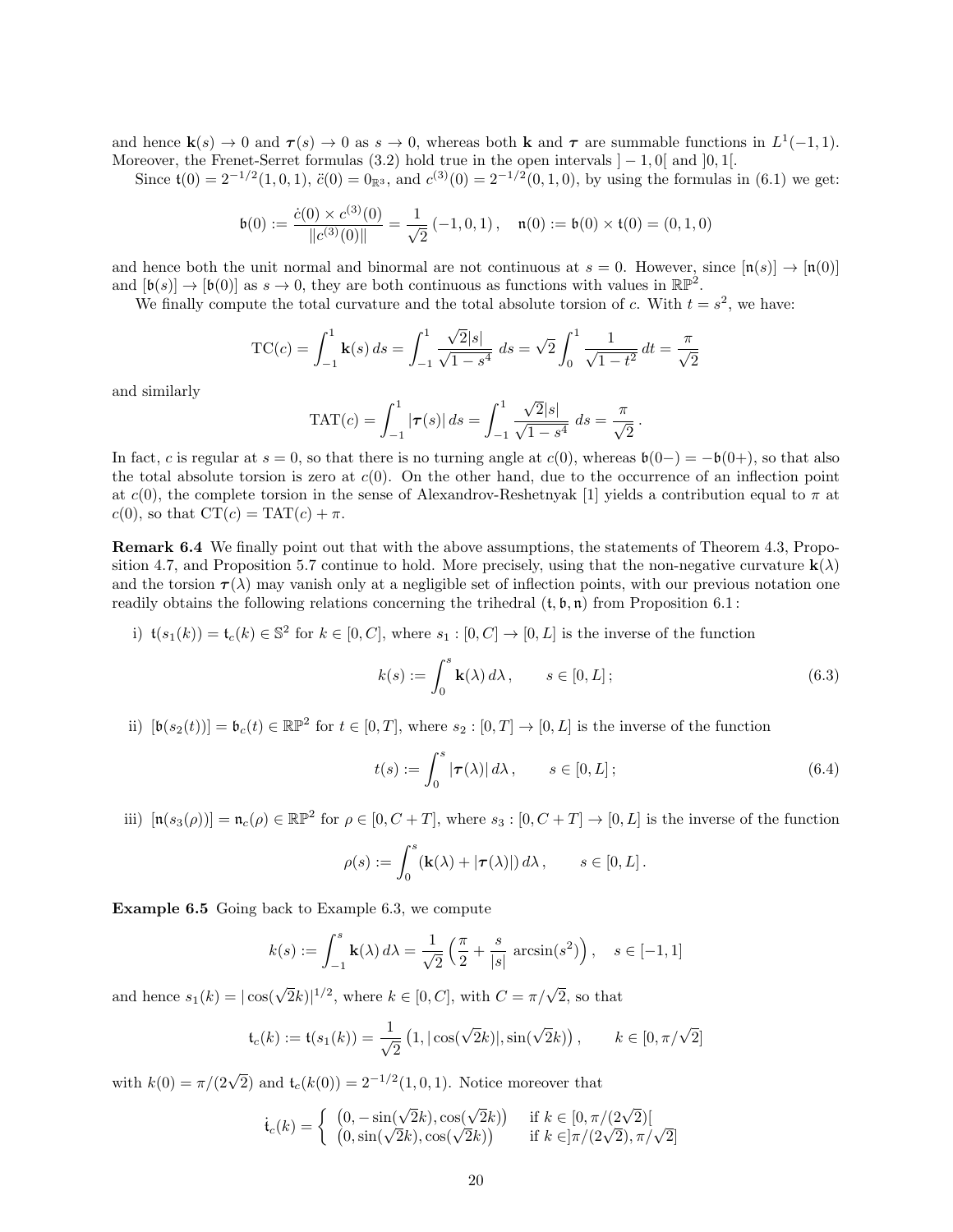so that  $\mathfrak{t}_c(k(0)\pm) = (0,\pm 1,0)$ . We also get

$$
\mathfrak{b}_c(t) = \left[2^{-1/2} \left(-1, |\cos(\sqrt{2}t)|, \sin(\sqrt{2}t)\right)\right], \qquad k \in [0, T], \quad T = \pi/\sqrt{2}
$$

where  $t(0) = \pi/(2\sqrt{2})$  and  $\mathfrak{b}_c(t(0)) = [2^{-1/2}(-1,0,1)].$  Finally,

$$
\dot{\mathfrak{b}}_c(t) = \left\{ \begin{array}{ll} \left[ (0, -\sin(\sqrt{2}k), \cos(\sqrt{2}k)) \right] & \text{if } t \in [0, \pi/(2\sqrt{2})] \\ \left[ (0, \sin(\sqrt{2}k), \cos(\sqrt{2}k) \right] & \text{if } t \in ]\pi/(2\sqrt{2}), \pi/\sqrt{2}] \end{array} \right.
$$

so that  $\dot{\mathfrak{b}}_c(t(0+)) = \dot{\mathfrak{b}}_c(t(0))-$  = [(0, 1, 0)], whence  $\mathfrak{b}_c$  has no corner points.

# 7 Torsion force

The curvature force was introduced in [3], see also [13], as the distributional derivative of the tangent indicatrix of curves in  $\mathbb{R}^N$  with finite total curvature. It comes into the play when one computes the first variation of the length.

More precisely, a rectifiable curve c has finite total curvature if and only if the tantrix  $\mathfrak t$  is a function with bounded variation, i.e., the distributional derivative  $Df$  is equal to a finite measure, the curvature force K. Also, this property is equivalent to the requirement that the first variation  $\delta_{\epsilon}\mathcal{L}(c)$  of the length has distributional order one.

In this section, we shall see that a *torsion force* measure can be similarly obtained by means of the tangential variation of the length  $\mathcal{L}_{\mathbb{S}^2}(\mathfrak{t}_c)$  of the tangent indicatrix  $\mathfrak{t}_c$  that we built up in Proposition 4.5 for any curve c with finite total curvature.

In fact, the first variation  $\delta_{\xi} \mathcal{L}_{\mathbb{S}^2}(\mathfrak{t}_c)$  has distributional order one if and only if the arc-length derivative  $\dot{\mathbf{t}}_c$  of the tantrix  $\mathbf{t}_c$  is a function of bounded variation, see (7.1). By the way, we recall that this condition is satisfied if in addition the curve c has finite complete torsion,  $CT(c) < \infty$ , see Remark 4.9.

In this case, there exists a finite measure, the torsion force T, such that  $\langle \mathcal{T}, \xi \rangle = \langle D\mathfrak{t}_c, \xi \rangle$  for each smooth tangential vector field  $\xi$  along  $t_c$ .

Finally, the tangential variation of the length of the weak binormal  $\mathfrak{b}_c$  from Theorem 4.1 is briefly discussed.

CURVATURE FORCE. Let  $c : [0, L] \to \mathbb{R}^N$  denote a rectifiable curve parameterized in arc-length s. Suppose that  $c_{\varepsilon}$  is a variation of c under which the motion of each point  $c(s)$  is smooth in time and with initial velocity  $\xi(s)$ , where  $\xi : [0, L] \to \mathbb{R}^N$  is a Lipschitz continuous function of arc length. The first variation formula gives

$$
\delta_{\xi}\mathcal{L}(c):=\frac{d}{d\varepsilon}\,\mathcal{L}(c_{\varepsilon})_{|\varepsilon=0}=\int_0^L \mathfrak{t}(s)\bullet\dot{\xi}(s)\,ds
$$

where  $t(s) = \dot{c}(s)$  and  $\dot{\xi}(s)$  are defined for a.e. s, by Rademacher's theorem.

If c is of class  $C^2$ , integrating by parts one gets

$$
\delta_{\xi}\mathcal{L}(c) = -\int_0^L \dot{\mathfrak{t}}(s) \bullet \xi(s) \, ds + \big(\mathfrak{t}(L) \bullet \xi(L) - \mathfrak{t}(0) \bullet \xi(0)\big)
$$

where in terms of the (positive) first curvature k and first unit normal  $\mathfrak{n}(s)$  one has  $\dot{\mathfrak{t}}(s) = \mathbf{k}(s) \mathfrak{n}(s)$ , see  $(3.2)$  for the case  $N = 3$ .

More generally, if c is a curve with finite total curvature, then  $t$  is a function of bounded variation, the right and left limits  $\mathfrak{t}(s\pm) := \lim_{\lambda \to s^{\pm}} \mathfrak{t}(\lambda) \in \mathbb{S}^{N-1}$  are well defined for each  $s \in ]0, L[$ , and the distributional derivative Dt is a finite vector-valued measure. Therefore, if in addition  $\xi(0) = \xi(L) = 0$  one obtains

$$
\delta_{\xi}\mathcal{L}(c) = \int_0^L \mathfrak{t}(s) \bullet \dot{\xi}(s) \, ds = -\langle D\mathfrak{t}, \xi \rangle \, .
$$

The measure  $\mathcal{K} := Df$  is called in [3] the curvature force, and in the smooth case one has  $\mathcal{K} = \mathbf{k} \cdot \mathbf{n} ds$ . If c is a piecewise smooth function, one has the decomposition  $\mathcal{K} = \mathcal{K}^a + \mathcal{K}^s$ , where the absolutely continuous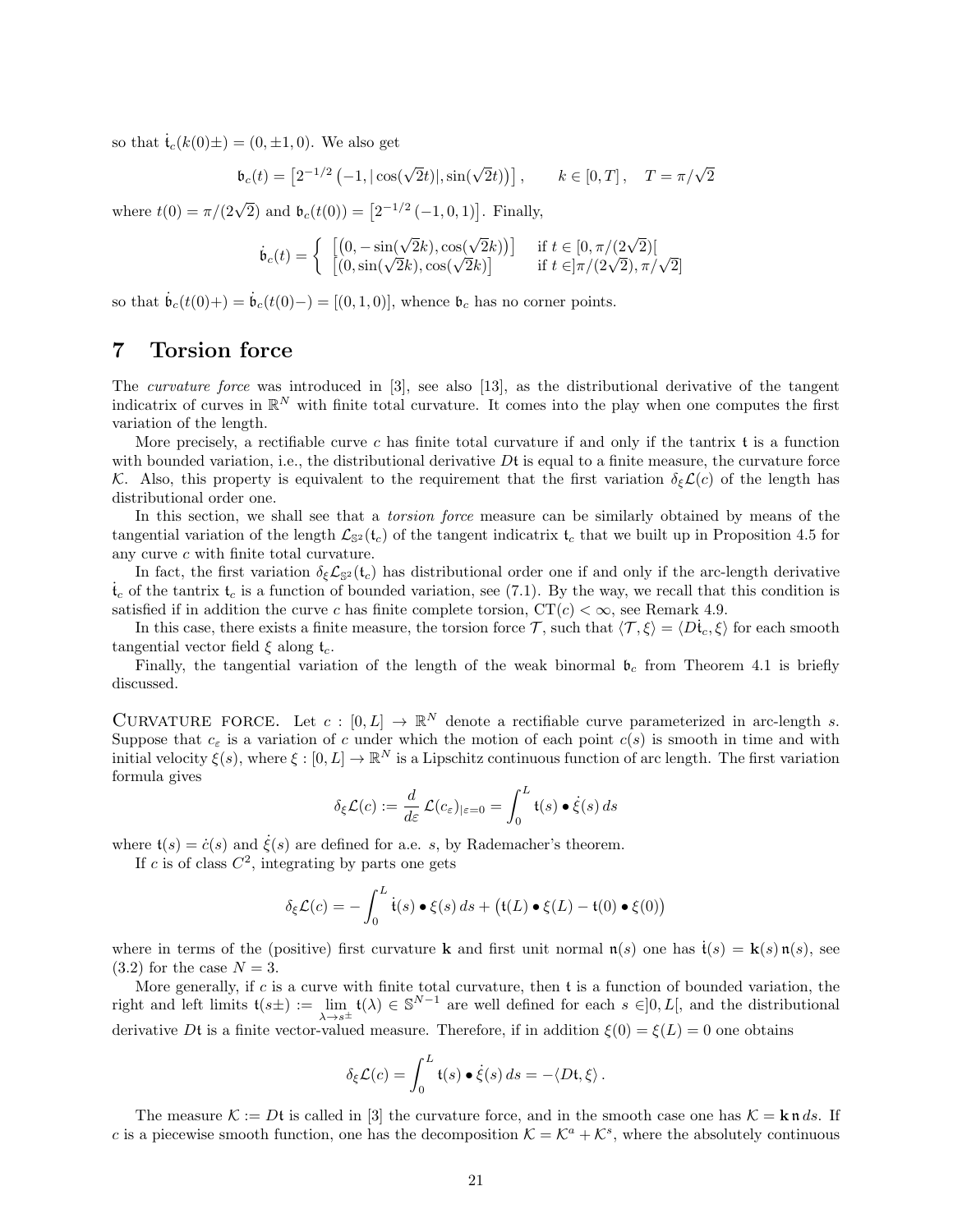component  $\mathcal{K}^a$  is equal to  $\mathbf{k} \cdot \mathbf{n} d\mathcal{L}^1 \cup [0, L],$  whereas the singular component  $\mathcal{K}^s$  is given by a sum of Dirac masses concentrated at the corner points of the curve c.

More precisely, taking for simplicity  $N = 3$ , if  $s \in ]0, L[$  is such that  $\mathfrak{t}(s-) \neq \mathfrak{t}(s+)$ , then  $\mathcal{K}(\{c(s)\})$  =  $(t(s+) - t(s-)) \delta_{c(s)}$ . Therefore, if  $\theta \in ]0, \pi]$  is the shortest angle in the Gauss sphere  $\mathbb{S}^2$  between  $t(s\pm)$ , so that  $d_{\mathbb{S}^2}(\mathfrak{t}(s+),\mathfrak{t}(s-)) = \theta$ , one has  $|\mathcal{K}|(\{c(s)\}) = ||\mathfrak{t}(s+)-\mathfrak{t}(s-)|| = 2\sin(\theta/2)$ .

As a consequence, compare [13], denoting by  $TC^*(c)$  the total variation of the curvature force K, in general one has  $TC^*(c) \le TC(c)$ , and the strict inequality holds true as soon has the curve c has an interior corner point. More precisely, by the previous computation one has

$$
TC^*(c) = Var_{\mathbb{R}^3}(t), \qquad TC(c) = Var_{\mathbb{S}^2}(t).
$$

FIRST VARIATION OF TOTAL CURVATURE. In Proposition 4.5, for any curve c in  $\mathbb{R}^3$  with finite total curvature  $C := TC(c)$  we have constructed a rectifiable curve  $\mathfrak{t}_c : [0, C] \to \mathbb{S}^2$  parameterized in arc-length, that is strictly related with the complete tangent indicatrix in the sense of [1]. We wish to compute the tangential variation of the length  $\mathcal{L}_{\mathbb{S}^2}(\mathfrak{t}_c)$  of  $\mathfrak{t}_c$ , by considering in particular the smooth case.

For this purpose, we assume that  $t_{c,\varepsilon}$  is a variation of  $t_c$  under which the motion of each point  $t_c(k)$ is smooth in time and with initial velocity  $\xi(s)$ , where this time  $\xi : [0, C] \to \mathbb{R}^3$  is a Lipschitz continuous function of arc length k, with  $\xi(0) = \xi(C) = 0$ . Since we deal with tangential variations, we assume in addition that  $\xi(k) \in T_{t_c(k)} \mathbb{S}^2$  for each k. The first variation formula gives:

$$
\delta_{\xi} \mathcal{L}_{\mathbb{S}^2}(\mathfrak{t}_c) := \frac{d}{d\varepsilon} \mathcal{L}_{\mathbb{S}^2}(\mathfrak{t}_{c,\,\varepsilon})_{|\varepsilon=0} = \int_0^C \dot{\mathfrak{t}}_c(k) \bullet \dot{\xi}(k) \, dk
$$

where  $\dot{\mathbf{t}}_c(k)$  and  $\xi(k)$  are defined for a.e. k. Therefore, by the definition of distributional derivative, in general we obtain:

$$
\delta_{\xi} \mathcal{L}_{\mathbb{S}^2}(\mathfrak{t}_c) = \int_0^C \dot{\mathfrak{t}}_c(k) \bullet \dot{\xi}(k) \, dk =: -\langle D\dot{\mathfrak{t}}_c, \xi \rangle \,. \tag{7.1}
$$

Assume now that c is of class  $C^3$  and  $\ddot{c}(s) \neq 0_{\mathbb{R}^3}$  for each  $s \in ]0, L[$ . In point i) of Remark 6.4, we have seen that  $t_c(k) = t(s_1(k))$  for each  $k \in [0, C]$ , where  $t(s) = \dot{c}(s)$  and  $s_1 : [0, C] \rightarrow [0, L]$  is the inverse of the function  $k(s)$  in (6.3), so that

$$
\dot{s}_1(k) = \mathbf{k}(s_1(k))^{-1}, \qquad \dot{t}_c(k) = \mathbf{t}'(s_1(k)) \dot{s}_1(k) = \mathbf{n}(s_1(k))
$$

for each  $k \in [0, C]$ , by the first Frenet-Serret formula in (3.2). Therefore, by the second formula in (3.2) we compute for each k

$$
\ddot{\mathbf{t}}_c(k) = \mathfrak{n}'(s_1) \dot{s}_1(k) = -\mathfrak{t}(s_1) + \frac{\tau(s_1)}{\mathbf{k}(s_1)} \mathfrak{b}(s_1), \qquad s_1 = s_1(k).
$$

Now, the tangential component to  $\mathbb{S}^2$  of the second derivative  $\ddot{\mathfrak{t}}_c(k)$ , i.e., the *geodesic curvature* of  $\mathfrak{t}_c$  at the point  $t_c(k)$ , agrees with the quotient between the torsion and the scalar curvature of the initial curve c at the point  $c(s_1)$ , where  $s_1 = s_1(k)$ .

In fact, the Darboux frame along  $\mathfrak{t}_c$  is the triad  $(\mathbf{T}, \mathbf{N}, \mathbf{U})$ , where  $\mathbf{T}(k) := \mathfrak{t}_c(k)$ ,  $\mathbf{N}(k) := \nu(\mathfrak{t}_c(k))$ ,  $\nu(p)$ being the unit normal to the tangent 2-space  $T_p\mathbb{S}^2$ , and  $\mathbf{U}(k) := \mathbf{N}(k) \times \mathbf{T}(k)$  is the unit conormal. The curvature vector  $\mathbf{K}(k) := \mathbf{T}(k) = \mathbf{\ddot{t}}_{c}(k)$  is orthogonal to  $\mathbf{T}(k)$ , and thus decomposes as

$$
\mathbf{K}(k) = \mathfrak{K}_g(k)\,\mathbf{U}(k) + \mathfrak{K}_n(k)\,\mathbf{N}(k)
$$

where  $\mathfrak{K}_g := \mathbf{K} \bullet \mathbf{U}$  and  $\mathfrak{K}_n := \mathbf{K} \bullet \mathbf{N}$  denote the geodesic and normal curvature of  $\mathfrak{t}_c$ , respectively. By changing variable, we get

$$
\mathbf{T}(k) = \mathfrak{n}(s_1), \quad \mathbf{N}(k) = \mathfrak{t}(s_1), \quad \mathbf{U}(k) = \mathfrak{b}(s_1)
$$

and hence we obtain for each  $k \in [0, C]$ 

$$
\mathfrak{K}_g(k) = \frac{\boldsymbol{\tau}(s_1)}{\mathbf{k}(s_1)}, \qquad \mathfrak{K}_n(k) \equiv -1, \qquad s_1 = s_1(k).
$$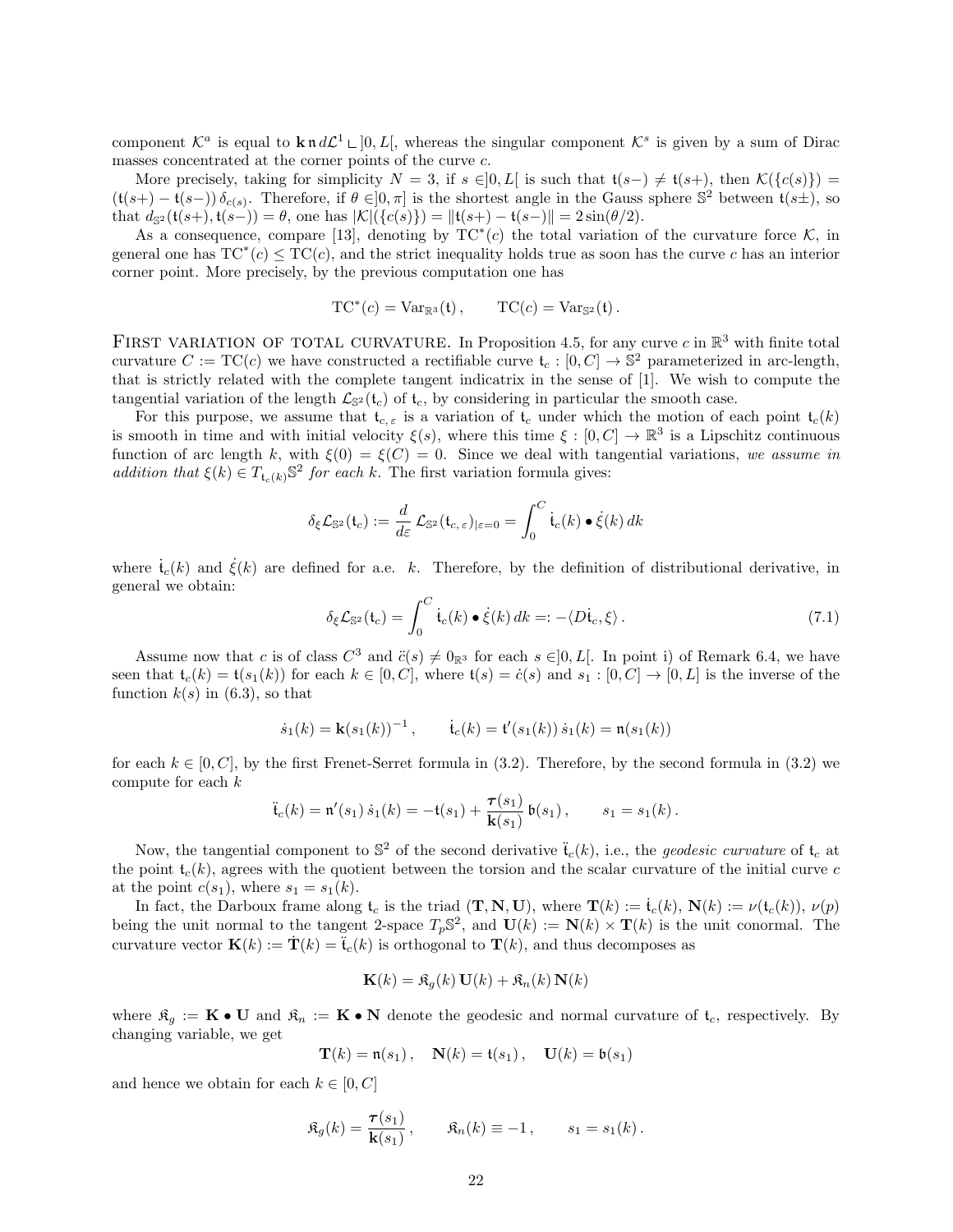As a consequence, integrating by parts in (7.1) we get

$$
\langle D\dot{\mathbf{t}}_c, \xi \rangle = \int_0^C \mathfrak{K}_g(k) \, \mathfrak{b}(s_1(k)) \bullet \xi(k) \, dk = \int_0^C \frac{\tau(s_1)}{\mathbf{k}(s_1)} \, \mathfrak{b}(s_1) \bullet \xi(k) \, dk
$$

where, we recall,  $\xi(k) \in T_{t_c(k)} \mathbb{S}^2$  for each k. Therefore, by changing variable  $s = s_1(k)$ , since  $ds =$  $\mathbf{k}(s_1(k))^{-1}$  dk we recover the expected formula:

$$
\langle D\dot{\mathfrak{t}}_c,\xi\rangle=\int_0^L\boldsymbol{\tau}(s)\,\mathfrak{b}(s)\bullet\xi(k(s))\,ds\,.
$$

TORSION FORCE. Denoting by  $\mathcal T$  the "tangential" component of the distributional derivative of  $\mathfrak{t}_c$ , so that  $\langle \mathcal{T}, \xi \rangle = \langle D\dot{t}_c, \xi \rangle$  for each smooth tangential vector field along  $t_c$ , we have just seen that if c is smooth, then

$$
\mathcal{T} = k_{\#}(\tau \mathbin{\mathfrak{b}} d\mathcal{L}^1 \sqcup ]0, L[)
$$
\n<sup>(7.2)</sup>

i.e., T is the push forward of the measure  $\tau \mathfrak{b} d\mathcal{L}^1 \square [0,L]$  by the function  $k(s)$  defined in (6.3), and its total mass is equal to  $\int_c |\tau| ds$ . For that reason, the measure  $\mathcal T$  may be called the *torsion force*.

More generally, it turns out that the torsion force  $\mathcal T$  is a finite measure provided that the derivative  $\mathfrak{t}_c$  is a function of bounded variation. To this purpose, see Remark 4.9, we recall that this sufficient condition is satisfied if in addition the curve c has finite complete torsion,  $CT(c) < \infty$ .

If c is piecewise smooth, we obtain again the decomposition  $\mathcal{T} = \mathcal{T}^a + \mathcal{T}^s$ . By Proposition 4.7, it turns out that the absolutely continuous component  $\mathcal{T}^a$  takes the same form as in the right-hand side of the formula (7.2), where this time  $k(s) := \text{TC}(c_{|[0,s]})$ . Moreover, using that  $\mathfrak{t}(s) = \mathfrak{t}_c(k(s))$ , if c is smooth at s we have  $\mathbf{t}'(s) = \dot{\mathbf{t}}_c(k(s)) \cdot k'(s)$ , with  $k'(s) = \mathbf{k}(s)$ , hence by the first formula in (3.2) we get  $\dot{\mathbf{t}}_c(k(s)) = \mathbf{n}(s)$ .

If c has a point of return at  $c(s)$ , we have  $t(s-) = -t(s+)$ . In this case, see Remark 4.6, the curve  $t_c$ (and hence the torsion force  $\mathcal{T}$ ) depends on the choice of the geodesic arc connecting the antipodal points  $t(s\pm)$ . However, the total mass of T is finite and it does not depend on the choice of the geodesics.

If c has no points of return, the torsion force  $\mathcal T$  only depends on c. In fact, the singular component  $\mathcal T^s$  is a sum of Dirac masses concentrated at the corner points  $x = t_c(k)$  of the curve  $t_c$ , with weight  $\dot{t}_c(k+) - \dot{t}_c(k-)$ . If  $\theta$  is the turning angle of  $t_c$  at x, then  $\|\dot{t}_c(k+) - \dot{t}_c(k-) \| = 2 \sin(\theta/2)$ .

In Example 6.5, at  $x = t_c(k(0)) = 2^{-1/2}(1, 0, 1)$  we have  $\dot{t}_c(k(0) \pm) = (0, \pm 1, 0)$ , so that  $\theta = \pi$  and  $\|\mathfrak{t}_{c}(k(0)+)-\mathfrak{t}_{c}(k(0)-)\|=2.$ 

FIRST VARIATION OF TOTAL TORSION. In Theorem 4.1, we defined the weak binormal  $\mathfrak{b}_c : [0, T] \rightarrow$  $\mathbb{RP}^2$ , that satisfies  $|\dot{\mathbf{b}}_c| = 1$  a.e. and  $\mathcal{L}_{\mathbb{RP}^2}(\mathbf{b}_c) = \text{TAT}(c)$ , and it turns out that the derivative  $\dot{\mathbf{b}}_c$  is a function of bounded variation.

Moreover, in point ii) of Remark 6.4, we have seen that if c is smooth as above, then  $\mathfrak{b}_c(t) = [\mathfrak{b}(s_2(t))]$ for each  $t \in [0, T]$ , where  $s_2 : [0, T] \to [0, L]$ , with  $T = TAT(c)$ , is the inverse of the function  $t(s)$  in (6.4). We have

$$
\dot{s}_2(t) = |\tau(s_2(t))|^{-1}, \qquad \dot{b}_c(t) = [\mathfrak{b}'(s_2(t))] \dot{s}_2(t) = -\operatorname{sgn}(\tau(s_2(t))) [\mathfrak{n}(s_2(t))]
$$

for each t, by the third Frenet-Serret formula in (3.2). Therefore, by the second formula in (3.2) we get

$$
\frac{d^2}{dt^2}\mathfrak{b}(s_2) = -\operatorname{sgn}(\tau(s_2))\,\mathfrak{n}'(s_2)\dot{s}_2(t) = \frac{\mathbf{k}(s_2)}{\tau(s_2)}\,\mathfrak{t}(s_2) - \mathfrak{b}(s_2)\,,\qquad s_2 = s_2(t)\,.
$$

Arguing as above, the tangential variation of the length  $\mathcal{L}_{\mathbb{R}P^2}(\mathfrak{b}_c)$  yields to the "tangential" component of the distributional derivative  $\tilde{D} \dot{b}_c$ . In the smooth case, its lifting gives the measure  $t_{\#}(sgn(\tau) \mathbf{k} \cdot \mathbf{n} \cdot d\mathcal{L}^1 \sqcup [0, L]),$ with total mass  $\int_c |\mathbf{k}| ds$ . If c is piecewise smooth, the singular component  $\mathcal{T}^s$  is a sum of Dirac masses concentrated at the corner points  $x = \mathfrak{b}_c(t)$  of the curve  $\mathfrak{b}_c$  in  $\mathbb{RP}^2$ , i.e., at the points where  $\mathfrak{b}_c(t+) \neq \mathfrak{b}_c(t-)$ in  $\mathbb{RP}^2$ . Notice however that in Example 6.5, at  $x = \mathfrak{b}_c(t(0)) = [2^{-1/2}(-1,0,1)]$  we have  $\mathfrak{b}_c(t(0)) = \mathfrak{b}_c(t(0))$  $\mathfrak{b}_{c}(t(0)-) = [(0,1,0)],$  whence  $\mathfrak{b}_{c}$  has no corner points and the measure  $D\mathfrak{b}_{c}$  has no singular part.

Acknowledgements. D.M. wishes to thank his seventeen-year-old son, Giovanni Mucci, for his useful help in pointing out to us some interesting phenomena concerning spherical geometry that he learned by himself.